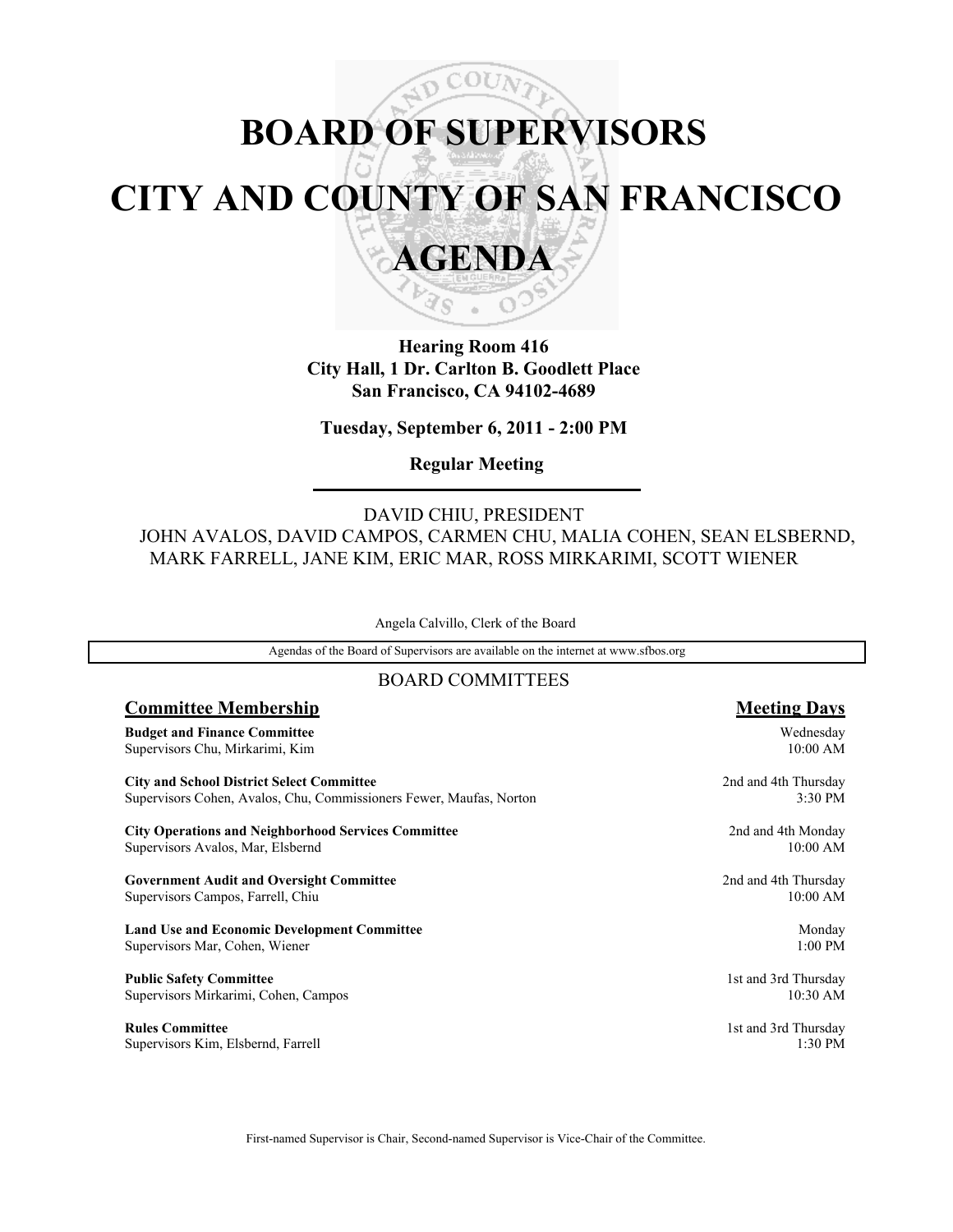#### **Meeting Procedures**

Board procedures do not permit: 1) persons in the audience at a Board meeting to vocally express support or opposition to statements by Supervisors or by other persons testifying; 2) ringing and use of cell phones, pagers, and similar sound-producing electronic devices; 3) bringing in or displaying signs in the meeting room; 4) standing in the meeting room. The public is encouraged to testify at Committee meetings and to write letters to the Clerk of a Committee or to its members: 1 Dr. Carlton B. Goodlett Place, Room 244, San Francisco, CA 94102.

LAPTOP COMPUTER FOR PRESENTATIONS: Contact City Hall Media Services at (415) 554-7490 to coordinate the use of the laptop computer for presentations. Presenters should arrive 30 minutes prior to the meeting to test their presentations on the computer.

AGENDA PACKET: Available for review in Clerk's Office, Room 244, City Hall, and on the internet at http://www.sfbos.org/meetings. Meetings are cablecast on SF Cable 26. For DVD copies and scheduling call (415) 554-4188.

LANGUAGE INTERPRETERS: Requests must be received at least 48 hours in advance of the meeting to help ensure availability. Contact Madeleine Licavoli at (415) 554-7722. AVISO EN ESPAÑOL: La solicitud para un traductor debe recibirse antes de mediodía de el viernes anterior a la reunion. Llame a Erasmo Vazquez (415) 554-4909.

#### 必須在會議前最少四十八小時提出要求 翻譯 請電  $(415) 554 - 7719$

#### **Disability Access**

The Legislative Chamber and the Committee Room in City Hall are wheelchair accessible. Meetings are real-time captioned and are cablecast open-captioned on SF Cable 26. Assistive listening devices for the Legislative Chamber are available upon request at the Clerk of the Board's Office, Room 244. Assistive listening devices are available upon request at the Clerk of the Board's Office, Room 244. To request sign language interpreters, readers, large print agendas or other accommodations, please contact Madeleine Licavoli at (415) 554-7722 or (415) 554-5227 (TTY). Requests made at least 48 hours in advance of the meeting will help to ensure availability.

The nearest accessible BART station is Civic Center (Market/Grove/Hyde Streets). Accessible MUNI Metro lines are the F, J, K, L, M, N, T (exit at Civic Center or Van Ness Stations). MUNI bus lines also serving the area are the 5, 6, 9, 19, 21, 47, 49, 71, and 71L. For more information about MUNI accessible services, call (415) 701-4485.

There is accessible parking in the vicinity of City Hall at Civic Center Plaza and adjacent to Davies Hall and the War Memorial Complex. Accessible curbside parking is available on Dr. Carlton B. Goodlett Place and Grove Street.

In order to assist the City's efforts to accommodate persons with severe allergies, environmental illness, multiple chemical sensitivity or related disabilities, attendees at public meetings are reminded that other attendees may be sensitive to perfumes and various other chemical-based scented products. Please help the City to accommodate these individuals.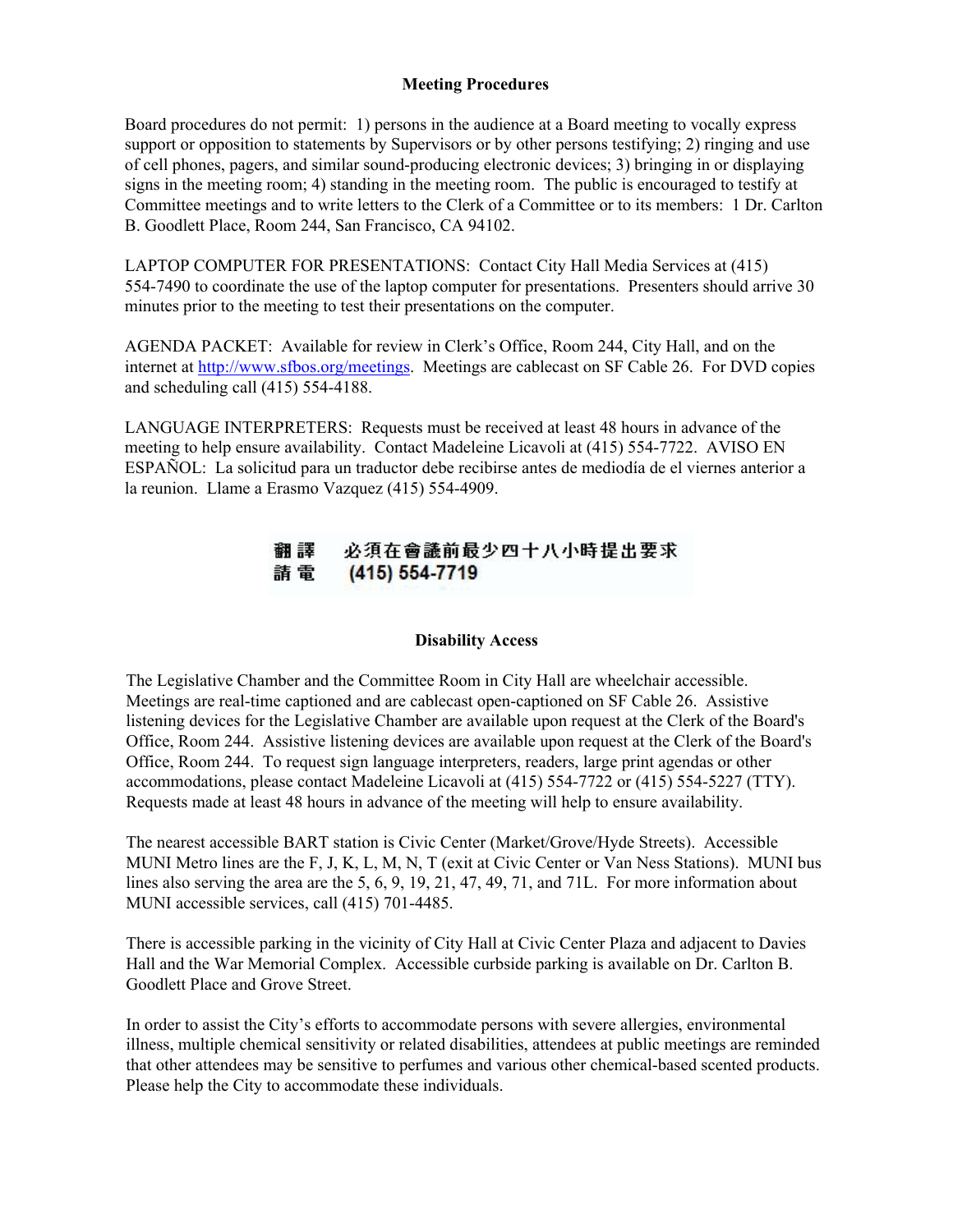### **Know Your Rights Under The Sunshine Ordinance**

Government's duty is to serve the public, reaching its decision in full view of the public. Commissions, boards, councils and other agencies of the City and County exist to conduct the people's business. The Sunshine Ordinance assures that deliberations are conducted before the people and that City operations are open to the people's review.

For information on your rights under the Sunshine Ordinance (Chapter 67 of the San Francisco Administrative Code) or to report a violation of the ordinance, contact by mail the Sunshine Ordinance Task Force, 1 Dr. Carlton B. Goodlett Place, Room 244, San Francisco CA 94102, by phone at (415) 554-7724, by fax at (415) 554-7854 or by email at sotf@sfgov.org

Citizens may obtain a free copy of the Sunshine Ordinance by printing Chapter 67 of the San Francisco Administrative Code on the Internet, at http://www.sfbos.org/sunshine

#### **Lobbyist Registration and Reporting Requirements**

Individuals and entities that influence or attempt to influence local legislative or administrative action may be required by the San Francisco Lobbyist Ordinance [SF Campaign & Governmental Conduct Code Sec. 2.100] to register and report lobbying activity. For more information about the Lobbyist Ordinance, please contact the San Francisco Ethics Commission at 25 Van Ness Avenue, Suite 220, San Francisco, CA 94102; telephone (415) 252-3100; fax (415) 252-3112; web site www.sfgov.org/ethics

### **Agenda Item Information**

Each item on the Consent or Regular agenda may include the following documents:

- 1) Legislation
- 2) Budget and Legislative Analyst report
- 3) Department or Agency cover letter and/or report
- 4) Public correspondence

These items will be available for review at 1 Dr. Carlton B. Goodlett Place, City Hall, Room 244, Reception Desk on the Friday preceding a regularly scheduled Board meeting.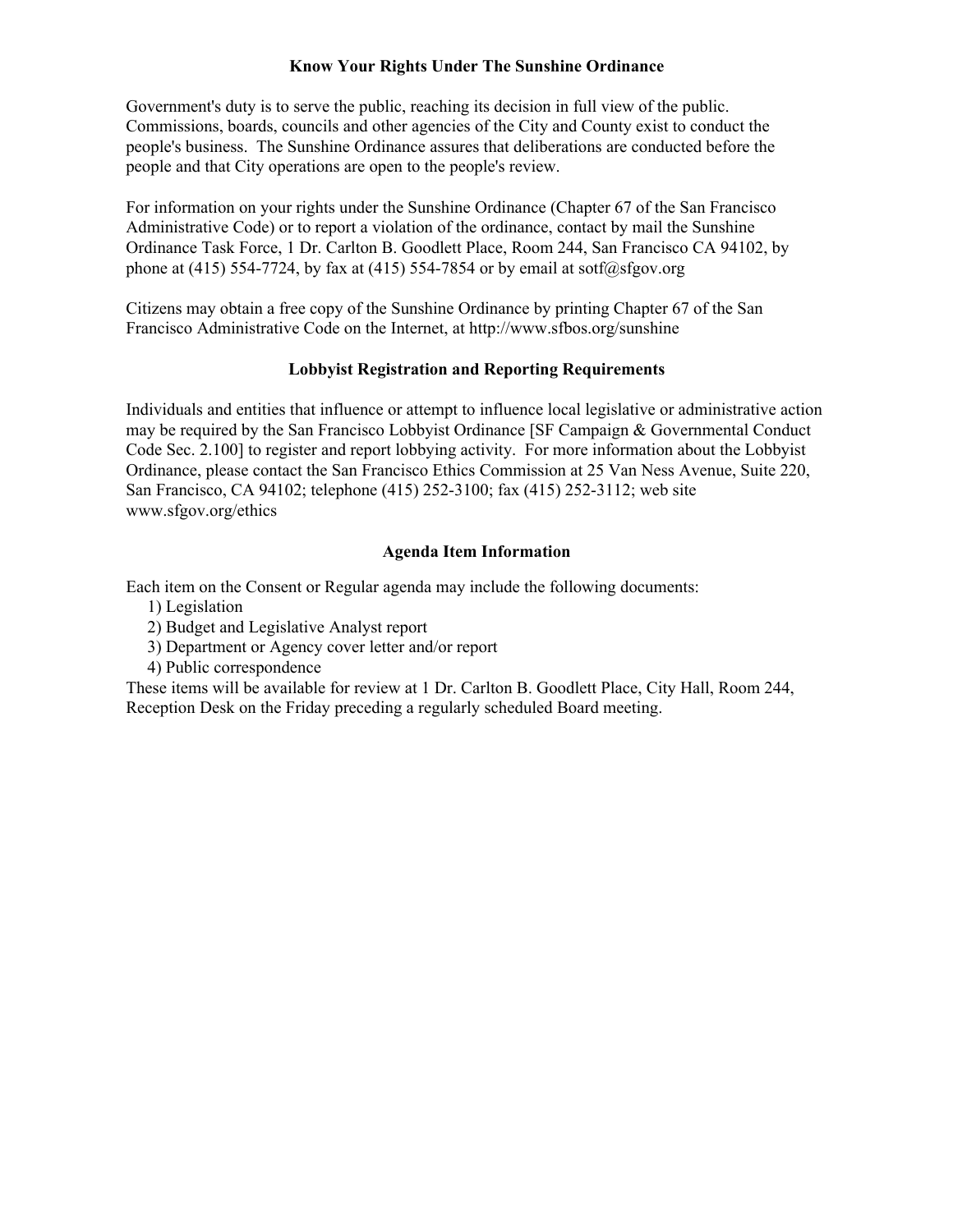# **ROLL CALL AND PLEDGE OF ALLEGIANCE**

## **AGENDA CHANGES**

# **APPROVAL OF MEETING MINUTES**

*Approval of th[e July 12, 2011,](http://www.sfbos.org/ftp/uploadedfiles/bdsupvrs/bosagendas/materials/mins_07-12-11.pdf) [July 19, 2011,](http://www.sfbos.org/ftp/uploadedfiles/bdsupvrs/bosagendas/materials/mins_07-19-11.pdf) [July 26, 2011,](http://www.sfbos.org/ftp/uploadedfiles/bdsupvrs/bosagendas/materials/mins_07-26-11.pdf) and [August 2, 2011,](http://www.sfbos.org/ftp/uploadedfiles/bdsupvrs/bosagendas/materials/mins_08-02-11.pdf) Board Meeting Minutes.*

# **COMMUNICATIONS**

# **CONSENT AGENDA**

*All matters listed hereunder constitute a Consent Agenda, are considered to be routine by the Board of Supervisors and will be acted upon by a single roll call vote of the Board. There will be no separate discussion of these items unless a member of the Board so requests, in which event the matter shall be removed from the Consent Agenda and considered as a separate item.*

*Questions on the Consent Agenda are on final passage, first reading, adoption, or approved, as indicated.*

### **Items 1 through 4**

### **Recommendations of the Budget and Finance Committee**

*Present: Supervisors Chu, Mirkarimi, Kim*

### **1. [110583](http://www.sfbos.org/ftp/uploadedfiles/bdsupvrs/bosagendas/materials/bag090611_110583.pdf) [Administrative Code - Cash Difference and Overage Funds]**

Ordinance amending the San Francisco Administrative Code Section 10.82 to: 1) authorize the Controller to establish cash difference and overage funds for the use of any county officer or department head or judicial district handling judicial funds; 2) to increase, reduce, or discontinue the funds; 3) require any county officer or department head using such funds to report to the Controller; and 4) require the Controller to annually report to the Board of Supervisors regarding the cash difference and overage funds. (Treasurer-Tax Collector)

08/02/2011; PASSED, ON FIRST READING.

#### **Question: Shall this Ordinance be FINALLY PASSED?**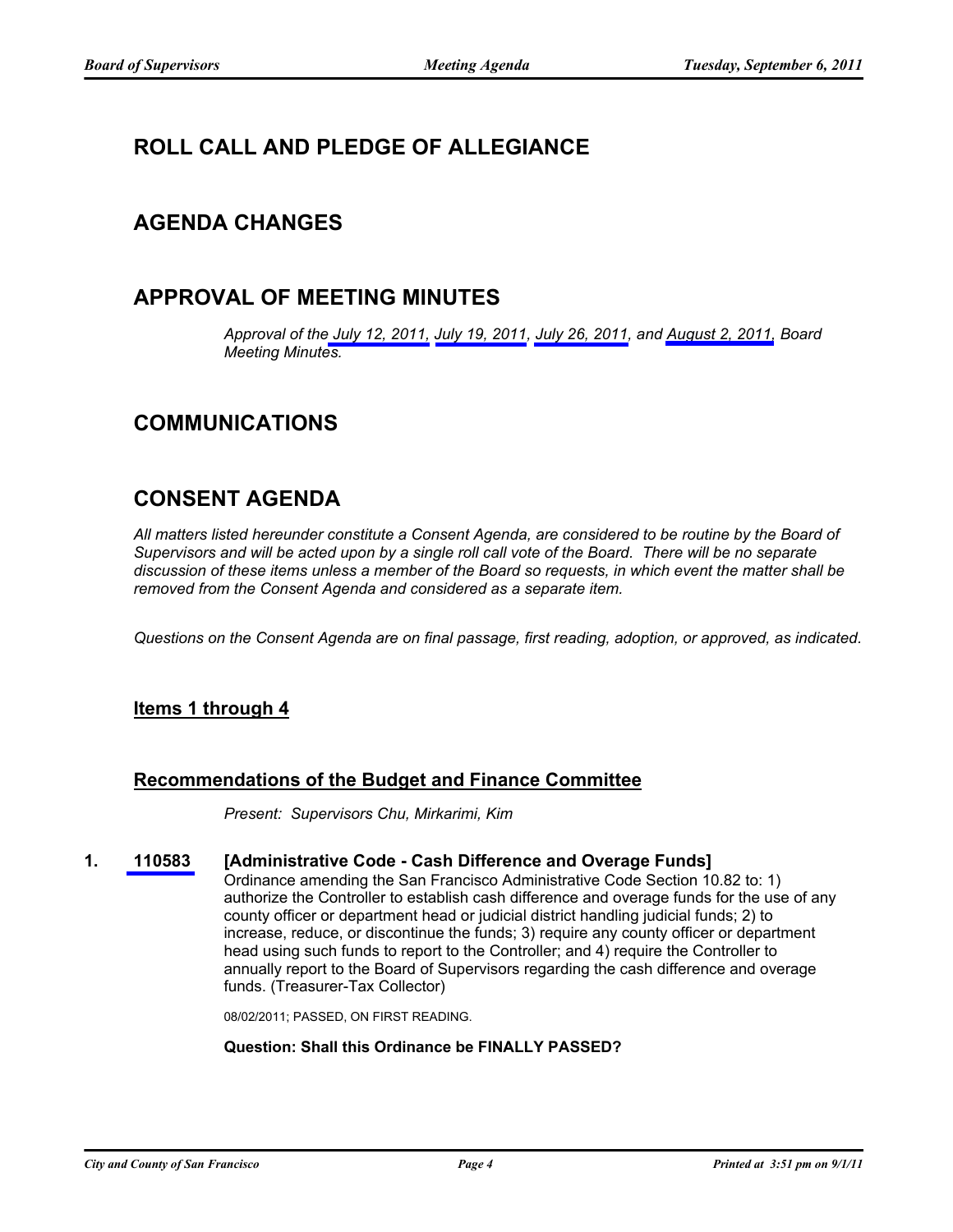*Present: Supervisors Chu, Kim*

#### **[Administrative Code - Enforcement of Minimum Wage Law by the Office of Labor Standards Enforcement] 2. [110594](http://www.sfbos.org/ftp/uploadedfiles/bdsupvrs/bosagendas/materials/bag090611_110594.pdf)**

#### **Sponsors: Campos; Mar, Avalos, Chiu, Mirkarimi and Kim**

Ordinance amending the San Francisco Administrative Code Sections 12R.5, 12R.7, 12R.16, 12R.17, 12R.18, and 12R.25 to: 1) enhance the Office of Labor Standards Enforcement's enforcement of the City's Minimum Wage Ordinance by clarifying agency access to places of employment; 2) require a policy to resolve complaints or initiate enforcement actions within one year; 3), raise the penalty for employer retaliation; 4) impose a penalty for failure to post minimum wage rates; 5) provide for posting notice to employees upon commencement of an investigation and public posting of employer non-compliance, and impose penalties for violation of these posting requirements; 6) impose a penalty for failure to provide employer's name, address, and telephone number to employees; 7) allow for back wages held in escrow for an employee for three years or more to be used to enforce the Minimum Wage Ordinance or other laws enforced by the Office of Labor Standards Enforcement if the Office of Labor Standards Enforcement cannot locate the employee; 8) provide authority to immediately issue an administrative citation upon sufficient evidence of certain violations; and 9) require industry-focused outreach materials for employees.

08/02/2011; PASSED, ON FIRST READING.

**Question: Shall this Ordinance be FINALLY PASSED?**

### **Recommendations of the Rules Committee**

*Present: Supervisors Kim, Elsbernd*

#### **[Administrative Code - Allowing Paid Administrative Leave in Certain Circumstances] 3. [110622](http://www.sfbos.org/ftp/uploadedfiles/bdsupvrs/bosagendas/materials/bag090611_110622.pdf)**

Ordinance amending the San Francisco Administrative Code by adding Section 16.10 to allow the City and County of San Francisco to use time-limited paid administrative leave for its employees under certain circumstances. (Human Resources Department)

08/02/2011; PASSED, ON FIRST READING.

**Question: Shall this Ordinance be FINALLY PASSED?**

*Present: Supervisors Kim, Elsbernd, Farrell*

#### **4. [110829](http://www.sfbos.org/ftp/uploadedfiles/bdsupvrs/bosagendas/materials/bag090611_110829.pdf) [Appointment, Mental Health Board - Lena Miller]** Motion appointing Lena Miller, term ending January 31, 2013, to the Mental Health Board. (Clerk of the Board)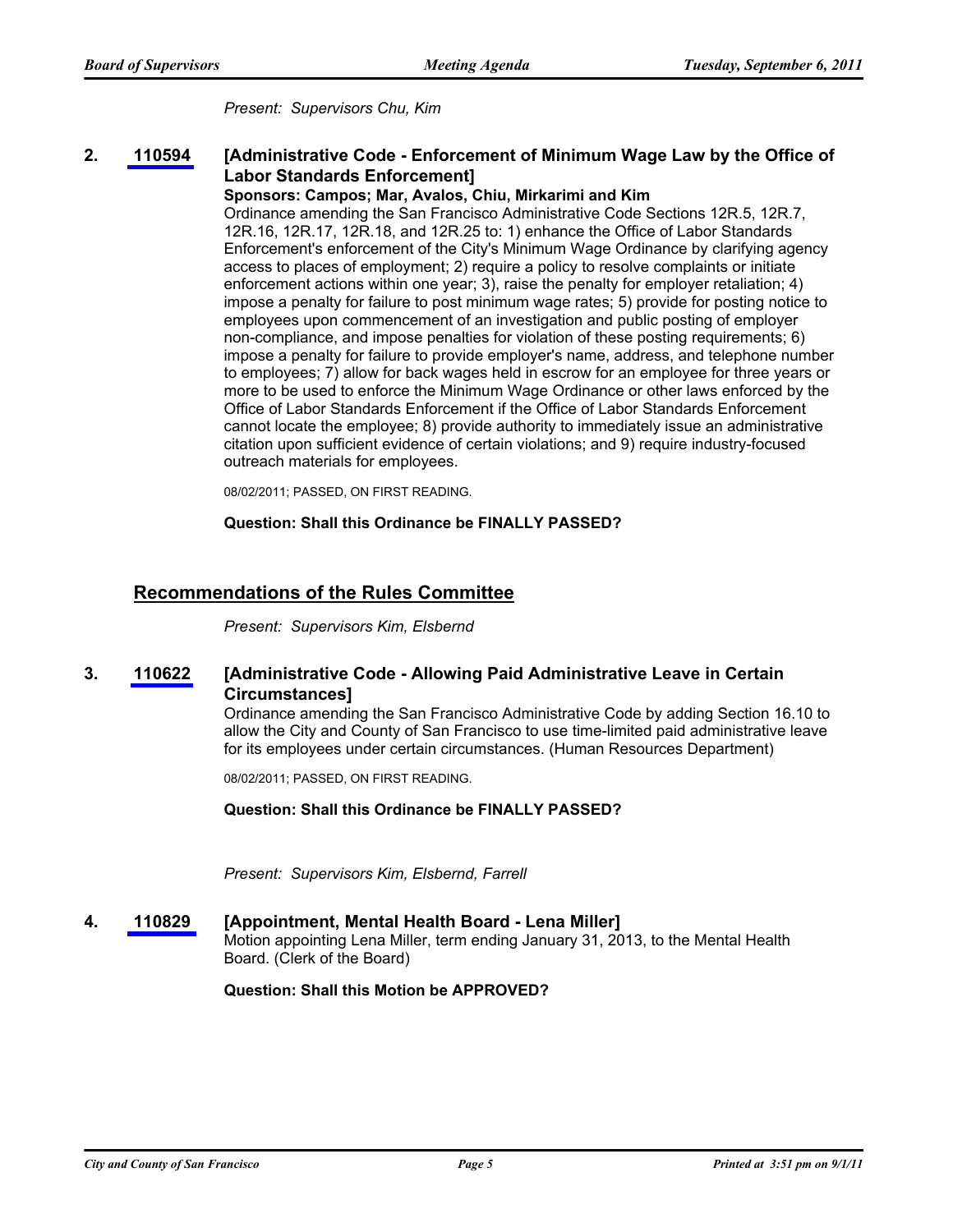# **REGULAR AGENDA**

# **UNFINISHED BUSINESS**

### **Recommendation of the Budget and Finance Sub-Committee**

*Present: Supervisors Chu, Mirkarimi, Kim*

**5. [110503](http://www.sfbos.org/ftp/uploadedfiles/bdsupvrs/bosagendas/materials/bag090611_110503.pdf) [Administrative Code - Regulating Overtime Available for City Employees] Sponsor: Chiu**

> Ordinance amending the San Francisco Administrative Code, Section 18.13.1 to limit the overtime worked in any fiscal year by any employee to 20% of regularly scheduled hours and to specify and modify written reports to be submitted regarding overtime information.

07/26/2011; CONTINUED ON FIRST READING.

08/02/2011; CONTINUED ON FIRST READING.

#### **Question: Shall this Ordinance be PASSED ON FIRST READING?**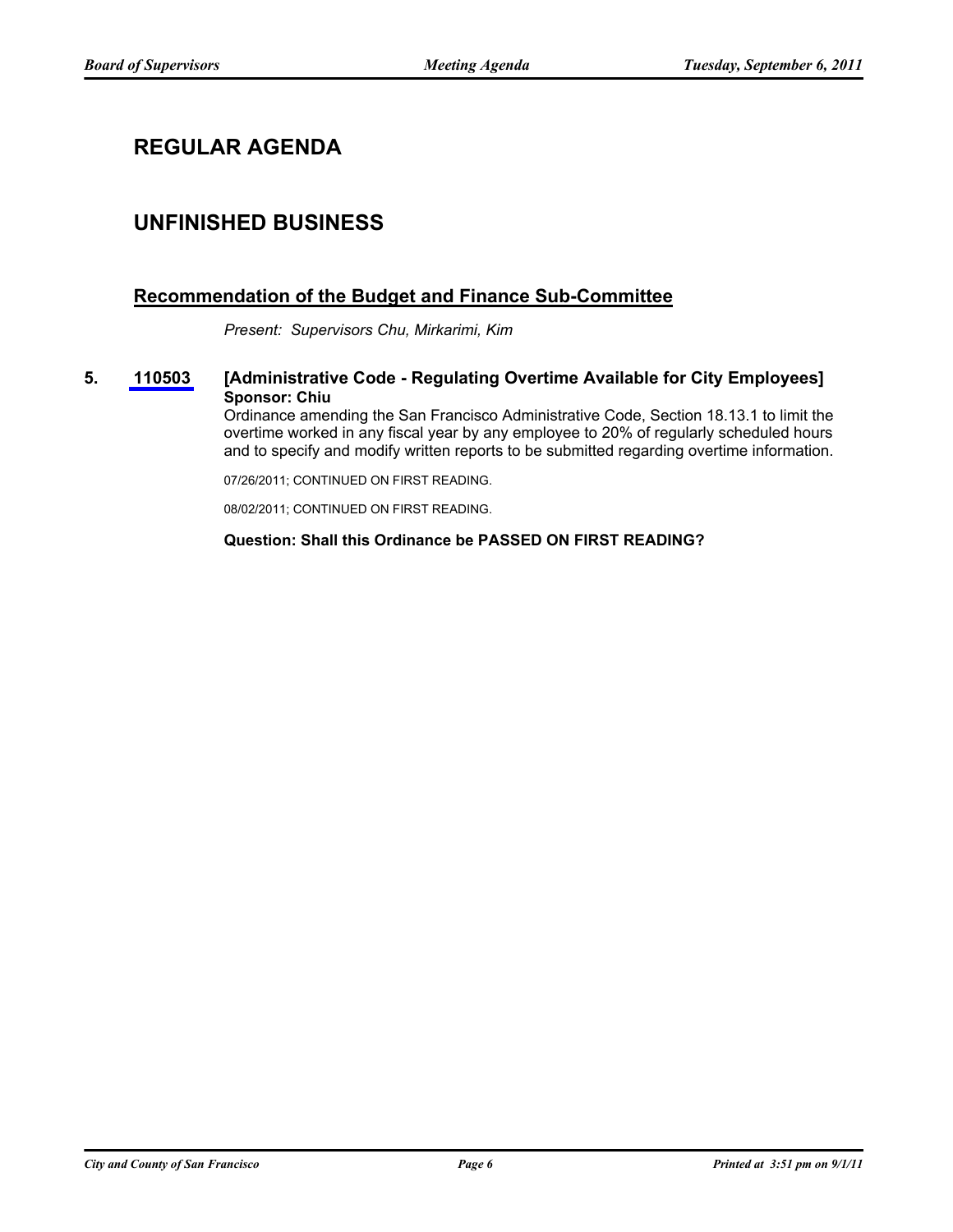### **Recommendation of the Land Use and Economic Development Committee**

*Present: Supervisors Mar, Cohen, Wiener*

#### **[Police, Planning, and Business and Tax Regulations Codes - Limited Live Performance Permits] 6. [110506](http://www.sfbos.org/ftp/uploadedfiles/bdsupvrs/bosagendas/materials/bag090611_110506.pdf)**

#### **Sponsors: Mirkarimi; Wiener, Mar and Campos**

Ordinance amending the San Francisco Police Code Sections 2.26, 2.27, 1060, 1060.1, 1060.1-1, 1060.7.1, 1060.9, 1060.19, 1060.20.4, 1060.24, 1060.35, 2901, 2909, and 2916; adding to the San Francisco Police Code Sections 1060.2.1, 1060.3.1, 1060.5.1, 1060.38, and 1060.38.1; amending the San Francisco Planning Code Sections 102.17, 703.2, 790.38, 803.2, 803.3, and 890.37; and amending the San Francisco Business and Tax Regulations Code Section 8 to: 1) create a Limited Live Performance Permit for indoor locales whose primary function is not presentation of live performances, said permit to include noise and hours restrictions but not necessarily security plan requirements; 2) to specify application and license fees and hearing requirements for said permit; and 3) making findings, including environmental findings, Planning Code Section 302 findings, and findings of consistency with the General Plan and the Priority Policies of Planning Code Section 101.1.

07/26/2011; CONTINUED ON FIRST READING.

08/02/2011; AMENDED.

08/02/2011; AMENDED.

08/02/2011; AMENDED.

08/02/2011; PASSED ON FIRST READING AS AMENDED.

#### **Question: Shall this Ordinance be FINALLY PASSED?**

# **NEW BUSINESS**

### **Recommendations of the Rules Committee**

*Present: Supervisors Kim, Elsbernd, Farrell*

### **7. [101574](http://www.sfbos.org/ftp/uploadedfiles/bdsupvrs/bosagendas/materials/bag090611_101574.pdf) [Elections Code - E-mailing the Voter Information Pamphlet] Sponsor: Mirkarimi**

Ordinance amending the San Francisco Municipal Elections Code Section 500, and adding Section 502, to require the Director of Elections to establish a process that permits voters to choose to receive the San Francisco Voter Information Pamphlet and associated materials by electronic means instead of by paper mail.

#### **Question: Shall this Ordinance be PASSED ON FIRST READING?**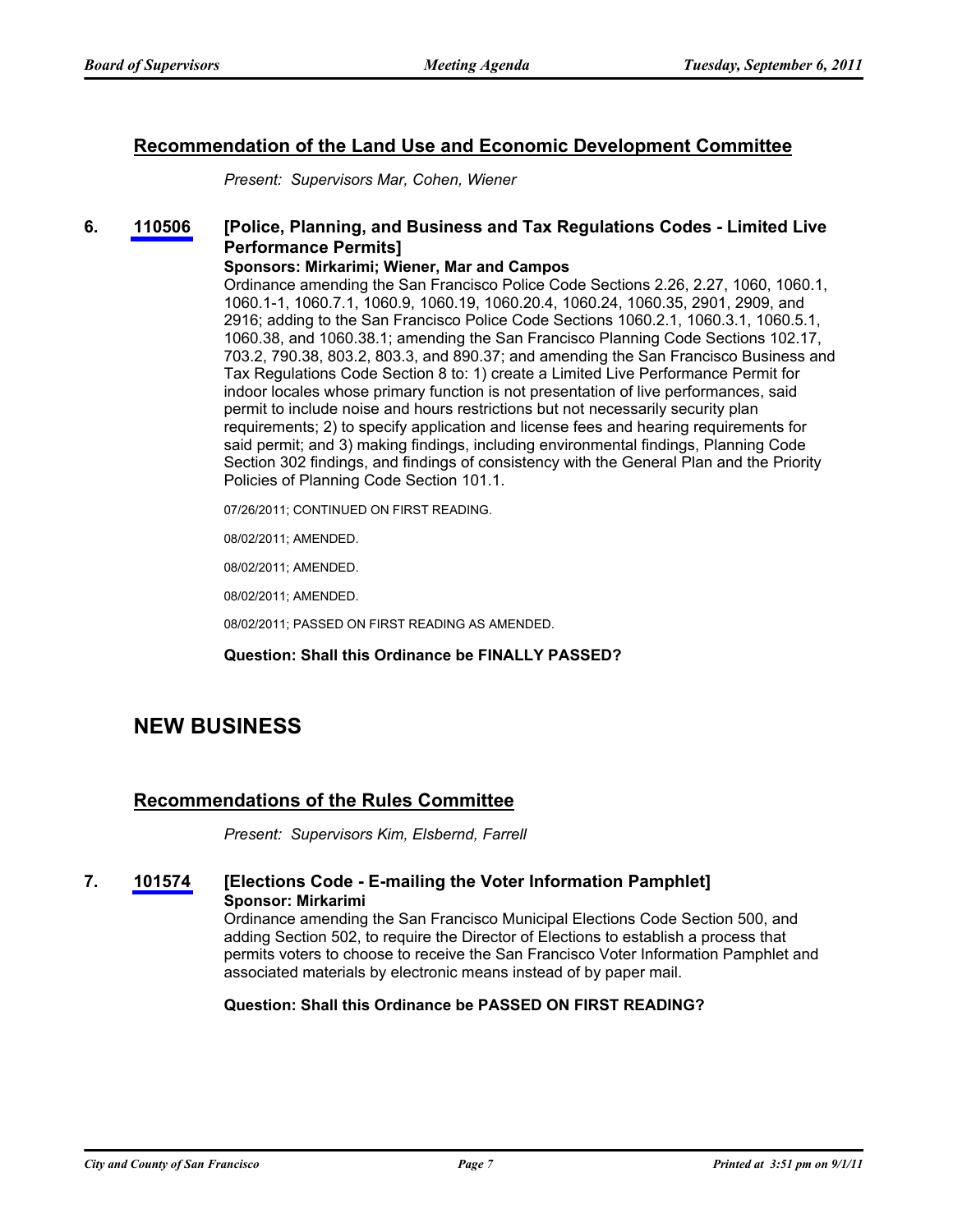#### **[Administrative Code - Deleting Outdated References to Telecommunications Commission] 8. [110806](http://www.sfbos.org/ftp/uploadedfiles/bdsupvrs/bosagendas/materials/bag090611_110806.pdf)**

Ordinance repealing the San Francisco Administrative Code Section 11.84, thereby dissolving the Telecommunications Commission. (Clerk of the Board)

**Question: Shall this Ordinance be PASSED ON FIRST READING?**

#### **[Administrative Code – Dissolving Drug Abuse and City-Wide Alcoholism Advisory Boards] 9. [110809](http://www.sfbos.org/ftp/uploadedfiles/bdsupvrs/bosagendas/materials/bag090611_110809.pdf)**

Ordinance repealing the San Francisco Administrative Code Sections 15.17 and 15.19, thereby dissolving the Drug Abuse Advisory Board and the City-Wide Alcoholism Advisory Boards, respectively. (Clerk of the Board)

**Question: Shall this Ordinance be PASSED ON FIRST READING?**

**10. [110807](http://www.sfbos.org/ftp/uploadedfiles/bdsupvrs/bosagendas/materials/bag090611_110807.pdf) [Dissolving Presidio Neighborhood Representative Work Group]** Resolution repealing Resolution No. 668-01 to dissolve the "Presidio Neighborhood Representative Work Group." (Clerk of the Board)

**Question: Shall this Resolution be ADOPTED?**

### **11. [110808](http://www.sfbos.org/ftp/uploadedfiles/bdsupvrs/bosagendas/materials/bag090611_110808.pdf) [Dissolving Mayor's Criminal Justice Council]**

Resolution repealing Resolution Nos. 89-71, 286-71, 359-71, 360-71, 608-71, 14-72, 578-72, 510-73, 934-74, 126-77, 26-78, 704-78, 412-82, 349-89, and 414-89, to dissolve the "Mayor's Criminal Justice Council." (Clerk of the Board)

**Question: Shall this Resolution be ADOPTED?**

#### **12. [110810](http://www.sfbos.org/ftp/uploadedfiles/bdsupvrs/bosagendas/materials/bag090611_110810.pdf) [Dissolving Children's Collaborative Task Force]** Resolution repealing Resolution No. 358-07 to dissolve the "Children's Collaborative Task Force." (Clerk of the Board)

**Question: Shall this Resolution be ADOPTED?**

**13. [110811](http://www.sfbos.org/ftp/uploadedfiles/bdsupvrs/bosagendas/materials/bag090611_110811.pdf) [Dissolving Arts Task Force]**

Resolution repealing Resolution Nos. 781-04, 316-05, 402-05, 802-05, and 77-06, to dissolve the "Arts Task Force." (Clerk of the Board)

**Question: Shall this Resolution be ADOPTED?**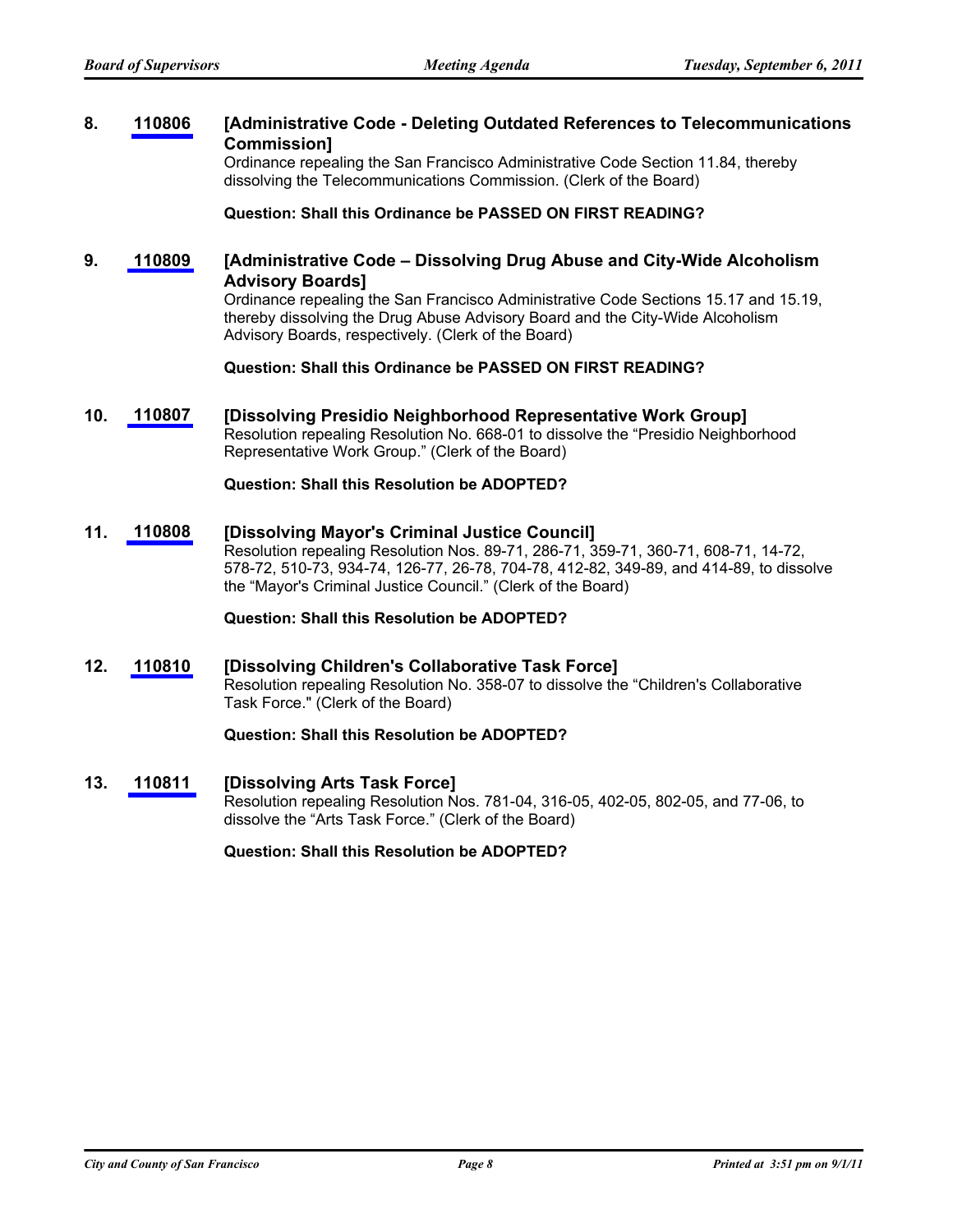# **SPECIAL ORDER 2:30 P.M.**

*(Please note time change for Special Orders pursuant to Board Rule 4.29 and File No. 110889, approved August 2, 2011.)*

#### *APPEAL PROCEDURES*

*Board Rule 4.29 provides that public hearings on appeals shall be scheduled for 4pm. If more than one public hearing is scheduled, then the Clerk, in consultation with the President, may determine the order in which the appeals will be scheduled. Second and later appeals may be scheduled at specified times later than 4 pm. An appeal shall not be heard prior to its scheduled time on the calendar, and it may not be called until the Board's consideration of appeals scheduled earlier on the calendar is completed. It is the policy of the Clerk of the Board to schedule multiple appeals in the following order at 4pm:*

- *1. Appeals where all parties have agreed to request a continuance or a tabling of the appeal.*
- *2. Continued appeals from previous Board meetings (continued appeals will be listed in order of those closest to deadlines for Board decision).*
- *3. Appeals appearing on the calendar for the first time, in chronological order of receipt by the Clerk.*
- *4. Multiple appeals appearing on the calendar may be staggered at times specific, beginning at 4pm.*
- *5. Appeals involving participants who have ADA considerations may be set for specific times beginning at 4pm.*

#### **[Public Hearing - Appeal of Determination of Exemption from Environmental Review - 70 Gold Mine Drive] 14. [110825](http://www.sfbos.org/ftp/uploadedfiles/bdsupvrs/bosagendas/materials/bag090611_110825.pdf)**

Hearing of persons interested in or objecting to the decision of the Planning Department dated March 12, 2009, Case No. 2008.1218E, that a project located at 70 Gold Mine Drive is exempt from environmental review under Categorical Exemption, Class 1 (State CEQA Guidelines Section 15301). The proposed project involves demolition of an existing single-family residential building and construction of three residential units, Lot No. 033, in Assessor's Block No. 7520. (District 8) (Appellant: George Tsang)

(Filed July 21, 2011; Companion Measure to File Nos. 110826, 110827 and 110828.)

#### **Question: Shall this Hearing be HEARD AT PUBLIC HEARING?**

*Pursuant to Government Code Section 65009, the following notice is hereby given: if you challenge, in court, the Categorical Exemption from Environmental Review described above, you may be limited to raising only those issues you or someone else raised at the public hearing described in this notice, or in written correspondence delivered to the Board of Supervisors at, or prior to, the public hearing.*

### **(Only one of the following two motions should be approved.)**

**15. [110826](http://www.sfbos.org/ftp/uploadedfiles/bdsupvrs/bosagendas/materials/bag090611_110826.pdf) [Affirming the Exemption Determination - 70 Gold Mine Drive]** Motion affirming the determination by the Planning Department that a project located at 70 Gold Mine Drive is exempt from environmental review.

#### **Question: Shall this Motion be APPROVED?**

**16. [110827](http://www.sfbos.org/ftp/uploadedfiles/bdsupvrs/bosagendas/materials/bag090611_110827.pdf) [Reversing the Exemption Determination - 70 Gold Mine Drive]** Motion reversing the determination by the Planning Department that the 70 Gold Mine Drive project is exempt from environmental review.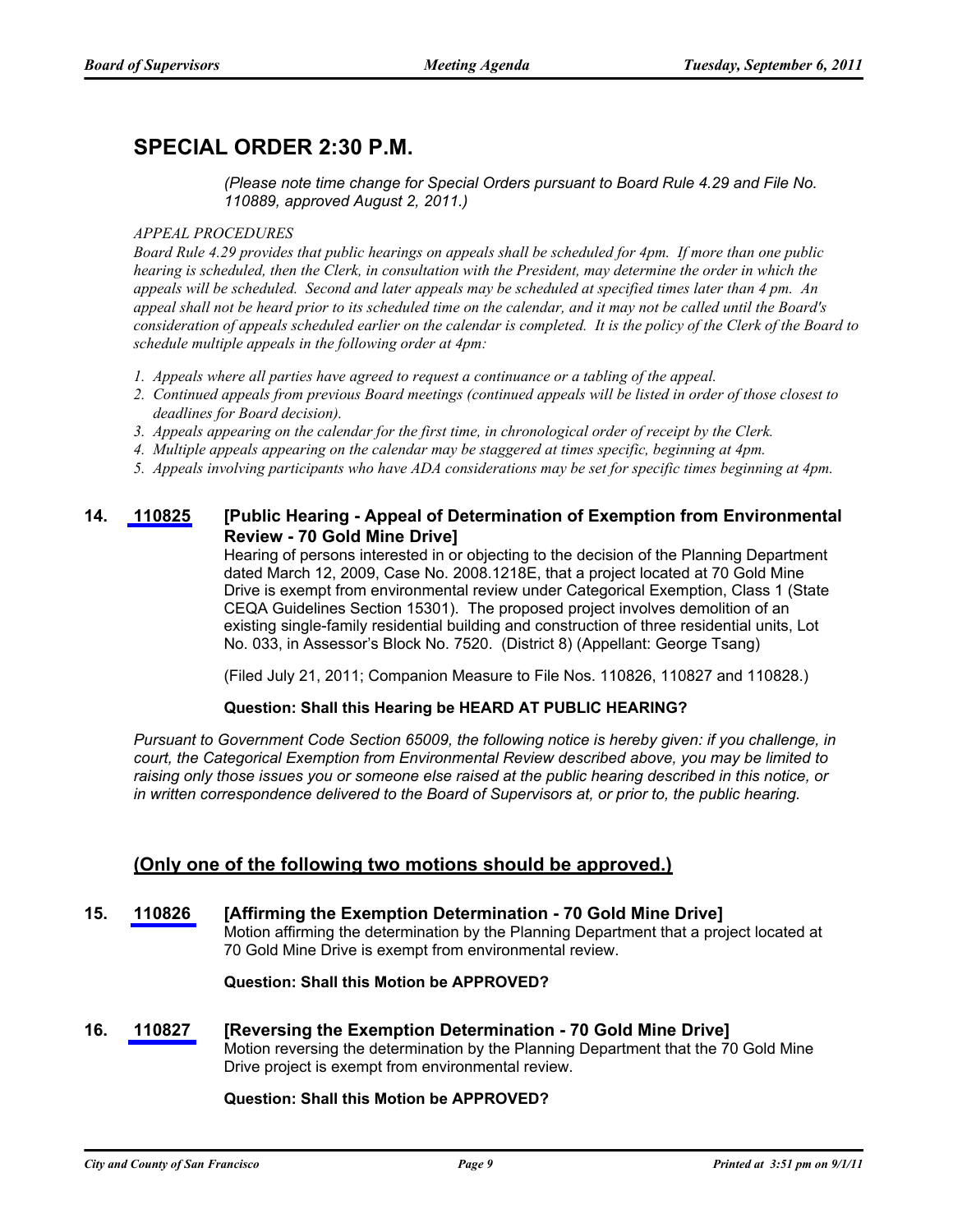#### **[Preparation of Findings to Reverse the Exemption Determination - 70 Gold Mine Drive] 17. [110828](http://www.sfbos.org/ftp/uploadedfiles/bdsupvrs/bosagendas/materials/bag090611_110828.pdf)**

Motion directing the Clerk of the Board to prepare findings reversing the exemption determination by the Planning Department that a project located at 70 Gold Mine Drive is exempt from environmental review.

**Question: Shall this Motion be APPROVED?**

# **SPECIAL ORDER 2:30 P.M.**

**18. [110835](http://www.sfbos.org/ftp/uploadedfiles/bdsupvrs/bosagendas/materials/bag090611_110835.pdf) [Public Hearing - Appeal of Tentative Parcel Map - 1171 Sansome Street]** Hearing of persons interested in or objecting to the decision of the Department of Public Works dated June 30, 2011, approving a Tentative Parcel Map for a 2-lot subdivision located at 1171 Sansome Street, Assessor's Block No. 0113, Lot No. 040. (District 3) (Appellants: John M. Sanger, Catherine Sanger, David Davies, and Jack Weeden). (Clerk of the Board)

(Filed July 11, 2011; Companion Measure to File Nos. 110836, 110837, and 110838.)

08/02/2011; CONTINUED.

#### **Question: Shall this Hearing be HEARD AT PUBLIC HEARING?**

*Pursuant to Government Code Section 65009, the following notice is hereby given: if you challenge, in court, the Tentative Parcel Map described above, you may be limited to raising only those issues you or someone else raised at the public hearing described in this notice, or in written correspondence delivered to the Board of Supervisors at, or prior to, the public hearing.*

### **(Only one of the following two motions should be approved.)**

#### **[Approving Decision of the Department of Public Works and Approving the Tentative Parcel Map - 1171 Sansome Street] 19. [110836](http://www.sfbos.org/ftp/uploadedfiles/bdsupvrs/bosagendas/materials/bag090611_110836.pdf)**

Motion finding the Tentative Parcel Map for a 2-lot subdivision located at 1171 Sansome Street, Assessor's Block No. 0113, Lot No. 040, consistent with the City's General Plan and eight priority policies of Planning Code Section 101.1; approving the decision of the Department of Public Works; and approving the Tentative Parcel Map. (Clerk of the Board)

08/02/2011; CONTINUED.

#### **Question: Shall this Motion be APPROVED?**

#### **[Disapproving Decision of the Department of Public Works and Disapproving the Tentative Parcel Map - 1171 Sansome Street] 20. [110837](http://www.sfbos.org/ftp/uploadedfiles/bdsupvrs/bosagendas/materials/bag090611_110837.pdf)**

Motion finding the Tentative Parcel Map for a 2-lot subdivision located at 1171 Sansome Street, Assessor's Block No. 0113, Lot No. 040, consistent with the City's General Plan and eight priority policies of Planning Code Section 101.1; disapproving the decision of the Department of Public Works; and disapproving the Tentative Parcel Map. (Clerk of the Board)

08/02/2011; CONTINUED.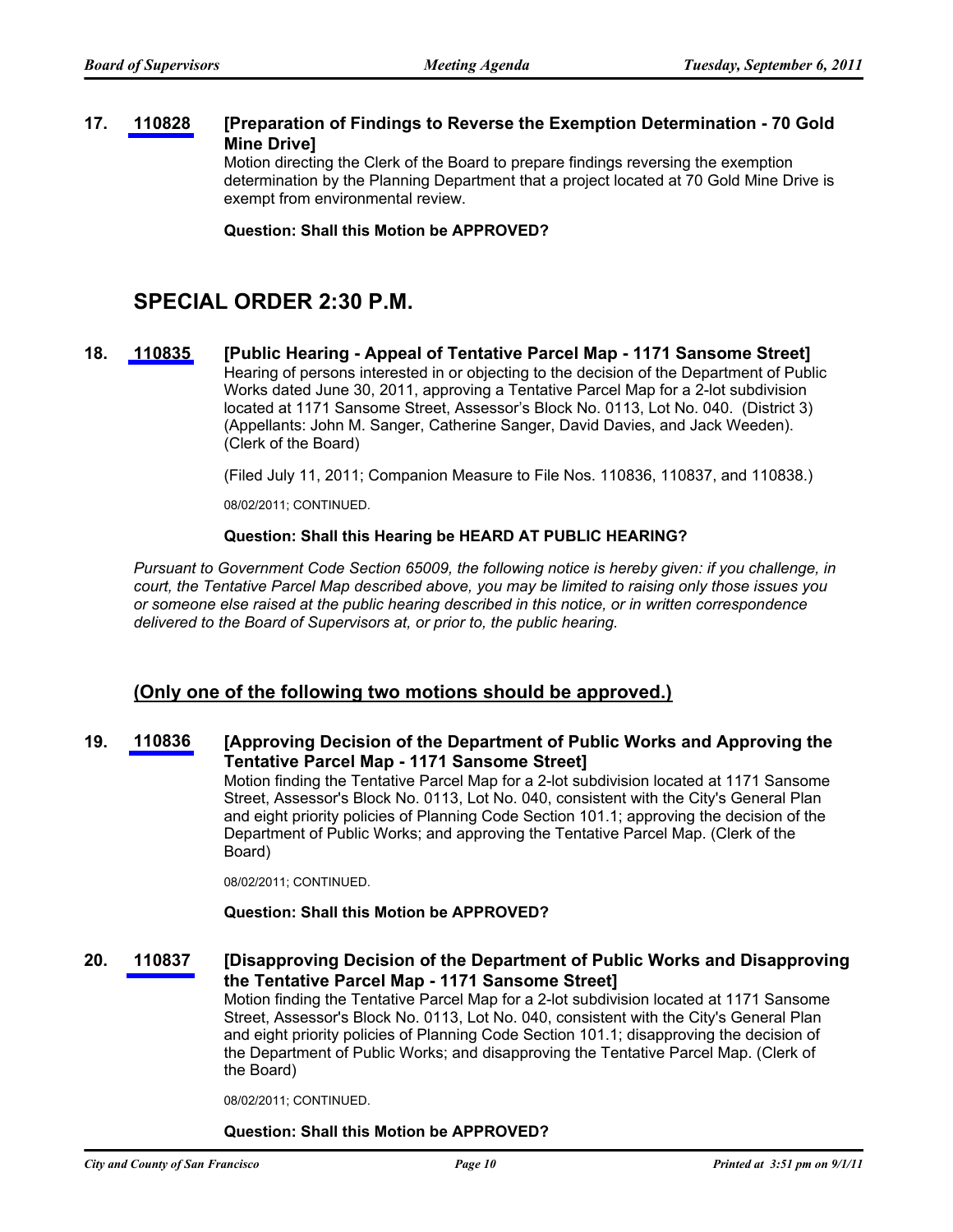#### **[Preparation of Findings Related to the Tentative Parcel Map Disapproval - 1171 Sansome Street] 21. [110838](http://www.sfbos.org/ftp/uploadedfiles/bdsupvrs/bosagendas/materials/bag090611_110838.pdf)**

Motion directing the Clerk of the Board to prepare findings relating to the Board of Supervisors' decision to disapprove the Tentative Parcel Map for a 2-lot subdivision located at 1171 Sansome Street, Assessor's Block No. 0113, Lot No. 040. (Clerk of the Board)

08/02/2011; CONTINUED.

**Question: Shall this Motion be APPROVED?**

# **SPECIAL ORDER 2:30 P.M.**

**22. [110831](http://www.sfbos.org/ftp/uploadedfiles/bdsupvrs/bosagendas/materials/bag090611_110831.pdf) [Public Hearing - Appeal of Tentative Parcel Map - 1621 Montgomery Street]** Hearing of persons interested in or objecting to the decision of the Department of Public Works dated July 6, 2011, approving a Tentative Parcel Map for a 4-unit commercial condominium subdivision located at 1621 Montgomery Street, Assessor's Block No. 0060, Lot No. 0310. (District 3) (Appellant: Sandra M. Bonato on behalf of the Lombard Plaza Owners Association). (Clerk of the Board)

(Filed July 15, 2011; Companion Measure to File Nos. 110832, 110833, and 110834.)

08/02/2011; CONTINUED.

#### **Question: Shall this Hearing be HEARD AT PUBLIC HEARING?**

*Pursuant to Government Code Section 65009, the following notice is hereby given: if you challenge, in court, the Tentative Parcel Map described above, you may be limited to raising only those issues you or someone else raised at the public hearing described in this notice, or in written correspondence delivered to the Board of Supervisors at, or prior to, the public hearing.*

### **(Only one of the following two motions should be approved.)**

#### **[Approving Decision of the Department of Public Works and Approving the Tentative Parcel Map - 1621 Montgomery Street] 23. [110832](http://www.sfbos.org/ftp/uploadedfiles/bdsupvrs/bosagendas/materials/bag090611_110832.pdf)**

Motion finding the Tentative Parcel Map for a 4-unit commercial condominium subdivision located at 1621 Montgomery Street, Assessor's Block No. 0060, Lot No. 0310, consistent with the City's General Plan and eight priority policies of Planning Code Section 101.1; approving the decision of the Department of Public Works; and approving the Tentative Parcel Map.

08/02/2011; CONTINUED.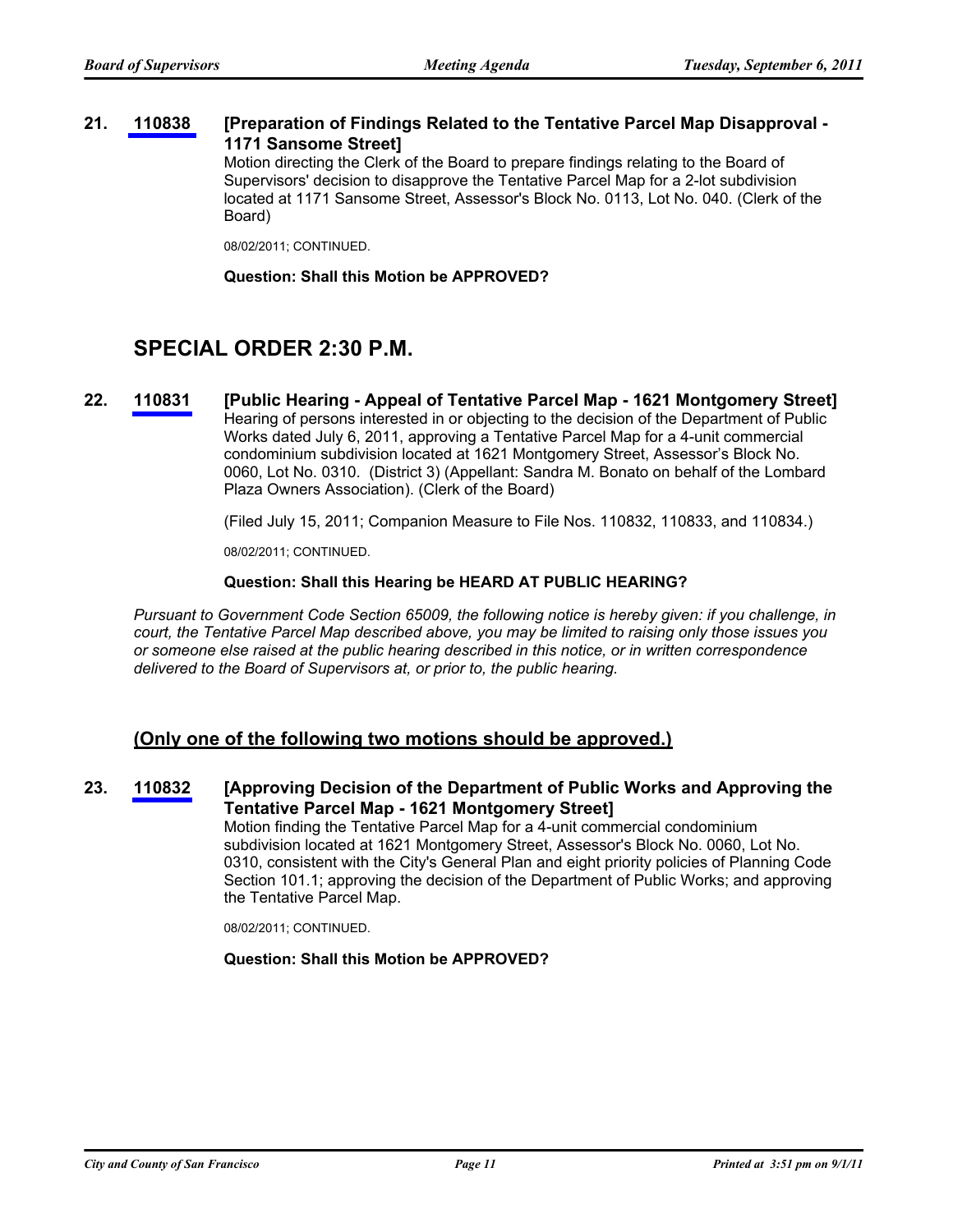#### **[Disapproving Decision of the Department of Public Works and Disapproving the Tentative Parcel Map - 1621 Montgomery Street] 24. [110833](http://www.sfbos.org/ftp/uploadedfiles/bdsupvrs/bosagendas/materials/bag090611_110833.pdf)**

Motion finding the Tentative Parcel Map for a 4-unit commercial condominium subdivision located at 1621 Montgomery Street, Assessor's Block No. 0060, Lot No. 0310, consistent with the City's General Plan and eight priority policies of Planning Code Section 101.1; disapproving the decision of the Department of Public Works; and disapproving the Tentative Parcel Map. (Clerk of the Board)

08/02/2011; CONTINUED.

#### **Question: Shall this Motion be APPROVED?**

#### **[Preparation of Findings Related to the Tentative Parcel Map Disapproval - 1621 Montgomery Street] 25. [110834](http://www.sfbos.org/ftp/uploadedfiles/bdsupvrs/bosagendas/materials/bag090611_110834.pdf)**

Motion directing the Clerk of the Board to prepare findings relating to the Board of Supervisors' decision to disapprove the Tentative Parcel Map for a 4-unit commercial condominium subdivision at 1621 Montgomery Street, Assessor's Block No. 0060, Lot No. 0310.

08/02/2011; CONTINUED.

#### **Question: Shall this Motion be APPROVED?**

# **SPECIAL ORDER 2:30 P.M.**

#### **[Public Hearing - Appeal of Tentative Parcel Map - 8 Napier Lane/222-222A Filbert Street] 26. [110840](http://www.sfbos.org/ftp/uploadedfiles/bdsupvrs/bosagendas/materials/bag090611_110840.pdf)**

Hearing of persons interested in or objecting to the decision of the Department of Public Works dated July 14, 2011, approving a Tentative Parcel Map for a 3-unit condominium conversion located at 8 Napier Lane/222-222A Filbert Street, Assessor's Block No. 0085, Lot No. 007. (District 3) (Appellant: Terence Keene) (Clerk of the Board)

(Filed July 25, 2011; Companion Measure to File Nos. 110841, 110842, and 110843.)

#### **Question: Shall this Hearing be HEARD AT PUBLIC HEARING?**

*Pursuant to Government Code Section 65009, the following notice is hereby given: if you challenge, in court, the Tentative Parcel Map described above, you may be limited to raising only those issues you or someone else raised at the public hearing described in this notice, or in written correspondence delivered to the Board of Supervisors at, or prior to, the public hearing.*

### **(Only one of the following two motions should be approved.)**

#### **[Approving Decision of the Department of Public Works and Approving the Tentative Parcel Map - 8 Napier Lane/222-222A Filbert Street] 27. [110841](http://www.sfbos.org/ftp/uploadedfiles/bdsupvrs/bosagendas/materials/bag090611_110841.pdf)** Motion finding the Tentative Parcel Map for a 3-unit condominium conversion subdivision located at 8 Napier Lane/222-222A Filbert Street, Assessor's Block No. 0085, Lot No. 007, consistent with the City's General Plan and eight priority policies of Planning Code Section 101.1; approving the decision of the Department of Public Works; and approving

#### **Question: Shall this Motion be APPROVED?**

the Tentative Parcel Map. (Clerk of the Board)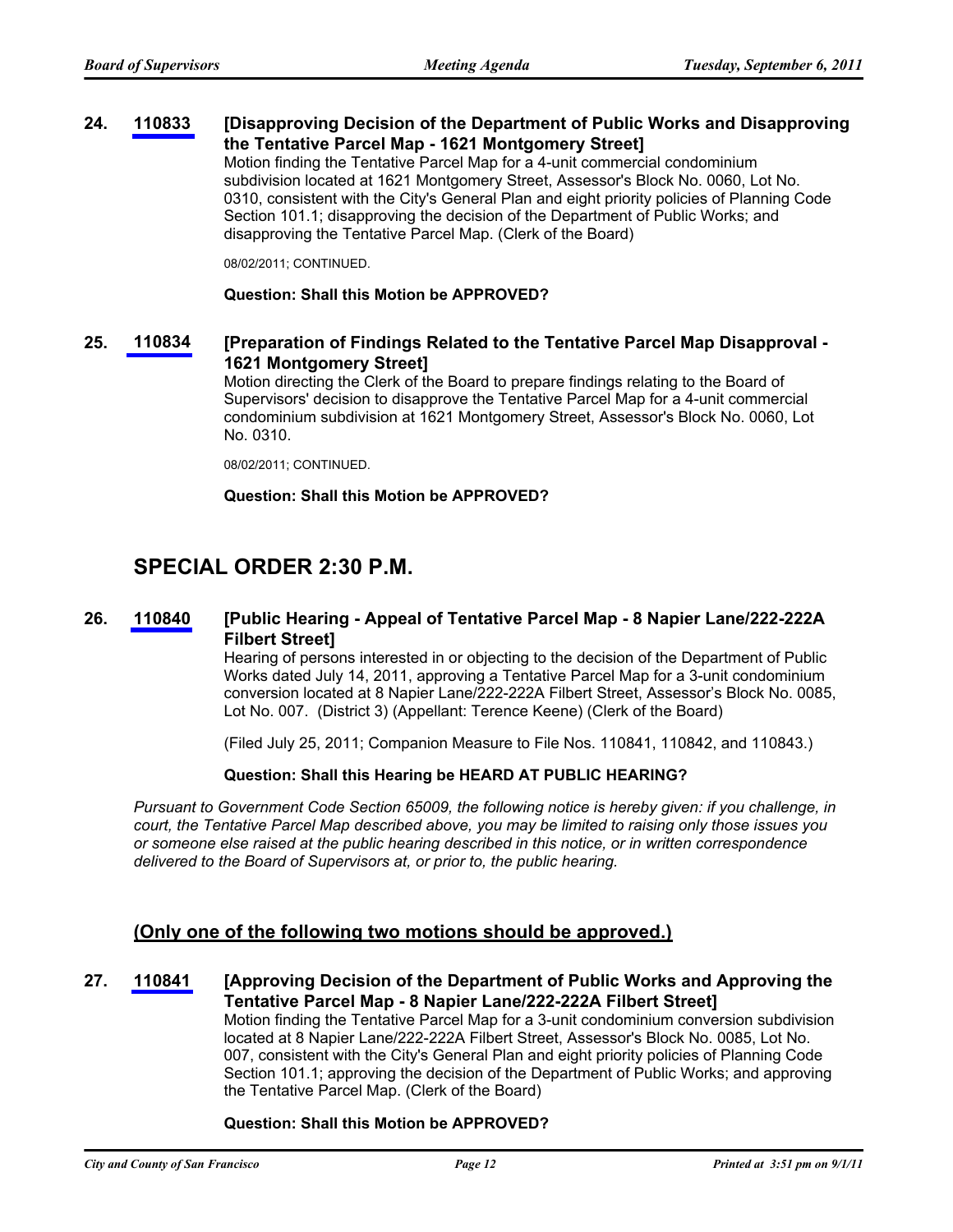#### **[Disapproving Decision of the Department of Public Works and Disapproving the Tentative Parcel Map - 8 Napier Lane/222-222A Filbert Street] 28. [110842](http://www.sfbos.org/ftp/uploadedfiles/bdsupvrs/bosagendas/materials/bag090611_110842.pdf)**

Motion finding the Tentative Parcel Map for a 3-unit condominium conversion subdivision located at 8 Napier Lane/222-222A Filbert Street, Assessor's Block No. 0085, Lot No. 007, consistent with the City's General Plan and eight priority policies of Planning Code Section 101.1; disapproving the decision of the Department of Public Works; and disapproving the Tentative Parcel Map. (Clerk of the Board)

**Question: Shall this Motion be APPROVED?**

#### **[Preparation of Findings Related to the Tentative Parcel Map Disapproval - 8 Napier Lane/222-222A Filbert Street] 29. [110843](http://www.sfbos.org/ftp/uploadedfiles/bdsupvrs/bosagendas/materials/bag090611_110843.pdf)**

Motion directing the Clerk of the Board to prepare findings relating to the Board of Supervisors' decision to disapprove the Tentative Parcel Map for a 3-unit condominium conversion subdivision located at 8 Napier Lane/222-222A Filbert Street, Assessor's Block No. 0085, Lot No. 007. (Clerk of the Board)

**Question: Shall this Motion be APPROVED?**

# **SPECIAL ORDER 2:30 P.M.**

#### **[Public Hearing - Appeal of Determination of Exemption from Environmental Review - 660-670 4th Street] 30. [110941](http://www.sfbos.org/ftp/uploadedfiles/bdsupvrs/bosagendas/materials/bag090611_110941.pdf)**

Hearing of persons interested in or objecting to the decision of the Planning Department dated July 7, 2011, Case No. 2010.1042C, that a project located at 660-670 4th Street is exempt from environmental review under Categorical Exemption, Class 3 (State CEQA Guidelines Section 15301). The proposed project involves installation of a wireless telecommunications facility consisting of ten new panel antennas and six new equipment cabinets on the rooftop of an existing mixed use building, Lot Nos. 104-160, in Assessor's Block No. 3786. (District 6) (Appellant: Jason Sanders)

(Filed July 25, 2011; Companion Measure to File Nos. 110942, 110943 and 110944.)

#### **Question: Shall this Hearing be HEARD AT PUBLIC HEARING?**

*Pursuant to Government Code Section 65009, the following notice is hereby given: if you challenge, in court, the Categorical Exemption from Environmental Review described above, you may be limited to raising only those issues you or someone else raised at the public hearing described in this notice, or in written correspondence delivered to the Board of Supervisors at, or prior to, the public hearing.*

### **(Only one of the following two motions should be approved.)**

### **31. [110942](http://www.sfbos.org/ftp/uploadedfiles/bdsupvrs/bosagendas/materials/bag090611_110942.pdf) [Affirming the Exemption Determination - 660-670 4th Street]**

Motion affirming the determination by the Planning Department that the project located at 660-670 4th Street is exempt from environmental review.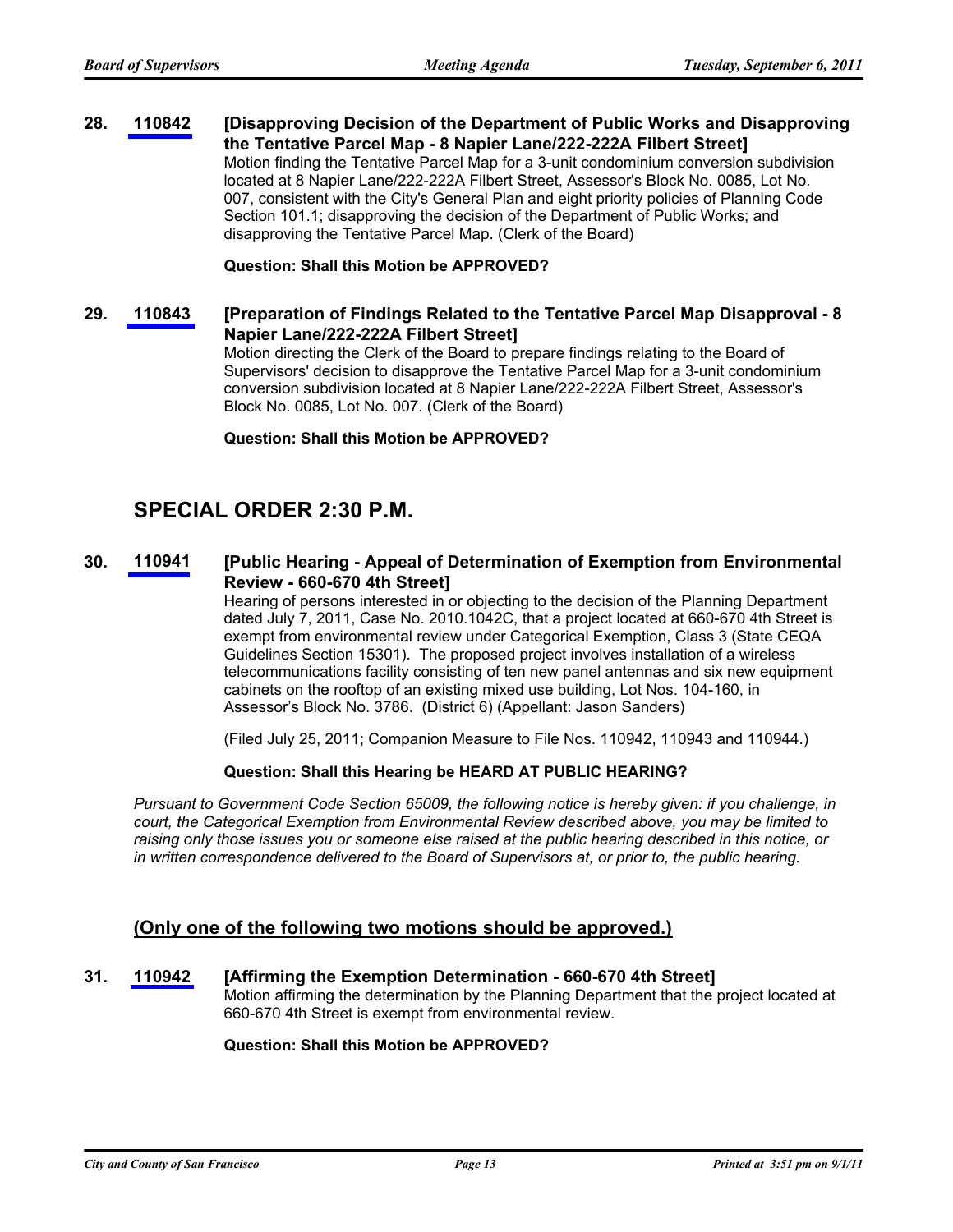#### **32. [110943](http://www.sfbos.org/ftp/uploadedfiles/bdsupvrs/bosagendas/materials/bag090611_110943.pdf) [Reversing the Exemption Determination - 660-670 4th Street]** Motion reversing the determination by the Planning Department that the 660-670 4th Street project is exempt from environmental review.

**Question: Shall this Motion be APPROVED?**

**[Preparation of Findings to Reverse the Exemption Determination - 660-670 4th Street] 33. [110944](http://www.sfbos.org/ftp/uploadedfiles/bdsupvrs/bosagendas/materials/bag090611_110944.pdf)**

> Motion directing the Clerk of the Board to prepare findings reversing the exemption determination by the Planning Department that the project located at 660-670 4th Street is exempt from environmental review.

#### **Question: Shall this Motion be APPROVED?**

# **SPECIAL ORDER 3:00 P.M.**

*(Pursuant to File No. 110855, approved on August 2, 2011.)*

### **Board of Supervisors Sitting as a Committee of the Whole**

#### **[Hearing - Street Vacation Order and Jurisdictional Transfer - Mandan Avenue and a Portion of Cayuga Avenue] 34. [110856](http://www.sfbos.org/ftp/uploadedfiles/bdsupvrs/bosagendas/materials/bag090611_110856.pdf)**

Hearing of persons interested in or objecting to the proposed Ordinance: 1) ordering the vacation of an approximately 8,490 square foot portion of public right-of-way located on Cayuga Avenue, west of Naglee Avenue; 2) approving the jurisdictional transfer of such portion of public right-of-way from the Department of Public Works to the Recreation and Park Department; 3) approving the jurisdictional transfer of Mandan Avenue and portion of Cayuga Avenue, previously vacated by Board of Supervisors Resolution No. 5468, from the Department of Public Works to the Recreation and Park Department; 4) adopting environmental findings and findings that the actions contemplated herein are consistent with the City's General Plan and Planning Code Section 101.1; and 5) authorizing official acts in connection with this Ordinance. (Clerk of the Board)

**Question: Shall this Hearing be HEARD AT PUBLIC HEARING?**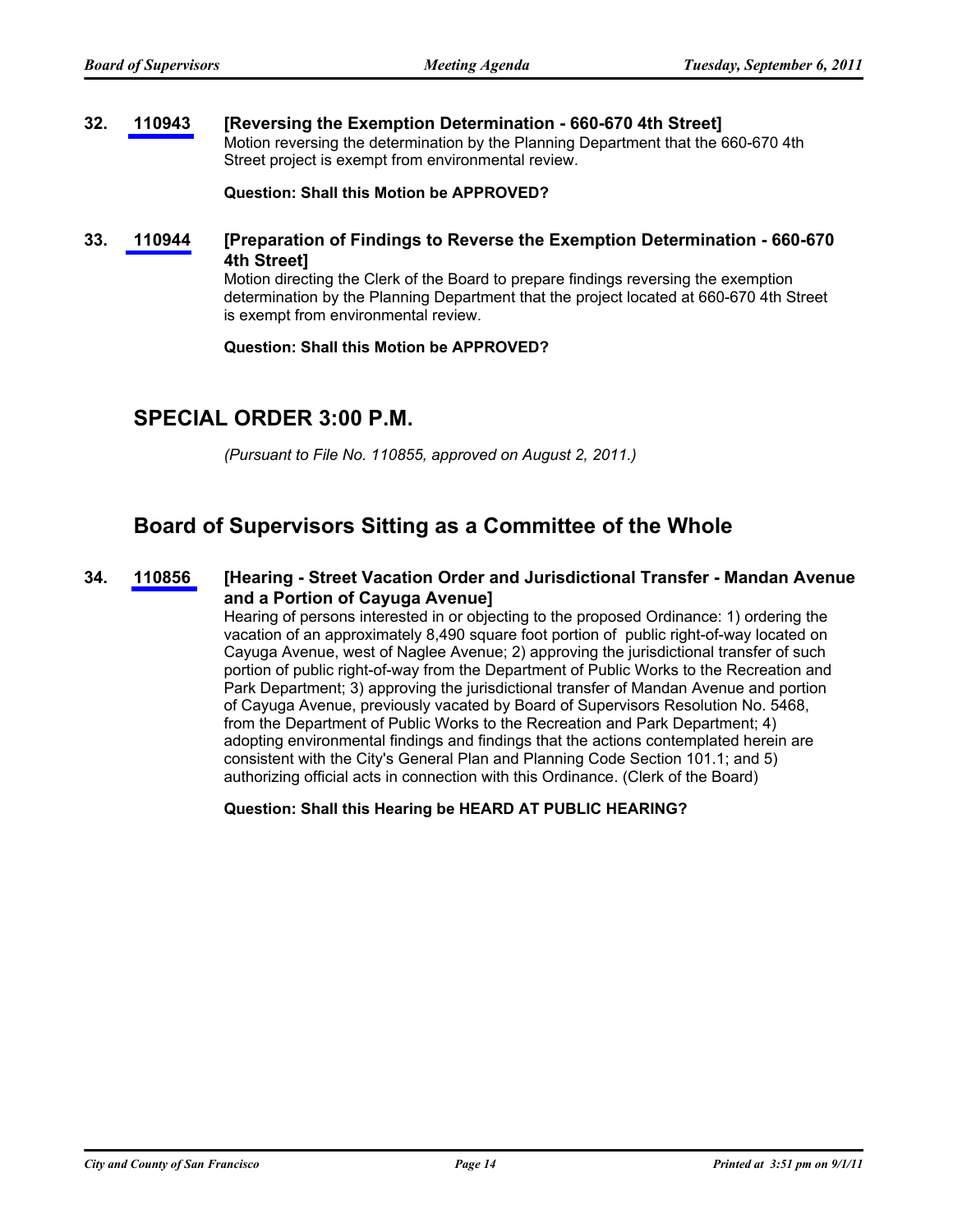# **Committee of the Whole Adjourn and Report**

### **From the Land Use and Economic Development Committee Without Recommendation**

*Present: Supervisors Mar, Cohen, Wiener*

#### **[Street Vacation Order and Jurisdictional Transfer - Mandan Avenue and a Portion of Cayuga Avenue] 35. [110857](http://www.sfbos.org/ftp/uploadedfiles/bdsupvrs/bosagendas/materials/bag090611_110857.pdf)**

### **Sponsors: Mayor; Avalos**

Ordinance: 1) ordering the vacation of an approximately 8,490 square foot portion of public right-of-way located on Cayuga Avenue, west of Naglee Avenue; 2) approving the jurisdictional transfer of such portion of public right-of-way from the Department of Public Works to the Recreation and Park Department; 3) approving the jurisdictional transfer of Mandan Avenue and portion of Cayuga Avenue, previously vacated by Board of Supervisors Resolution No. 5468, from the Department of Public Works to the Recreation and Park Department; 4) adopting environmental findings and findings that the actions contemplated herein are consistent with the City's General Plan and Planning Code Section 101.1; and 5) authorizing official acts in connection with this Ordinance.

**Question: Shall this Ordinance be PASSED ON FIRST READING?**

# **SPECIAL ORDER 3:30 P.M. - Recognition of Commendations**

# **ROLL CALL FOR INTRODUCTIONS**

*Roll call for introduction of ordinances, resolutions, charter amendments, requests for hearings, letters of inquiry, letters of request to the City Attorney and Board Members' reports on their regional body activities.*

# **PUBLIC COMMENT**

*An opportunity for members of the public to directly address the Board on items of interest to the public that are within the subject matter jurisdiction of the Board, including items being considered today which have not been considered by a Board committee and excluding items which have been considered by a Board committee. Members of the public may address the Board for up to three minutes. Each member of the public will be allotted the same number of minutes to speak, except that public speakers using translation assistance will be allowed to testify for twice the amount of the public testimony time limit. If simultaneous translation services are used, speakers will be governed by the public testimony time limit applied to speakers not requesting translation assistance. The President or the Board may limit the total testimony to 30 minutes.*

*Members of the public who want a document placed on the overhead for display should clearly state such and subsequently remove the document when they want the screen to return to live coverage of the meeting.*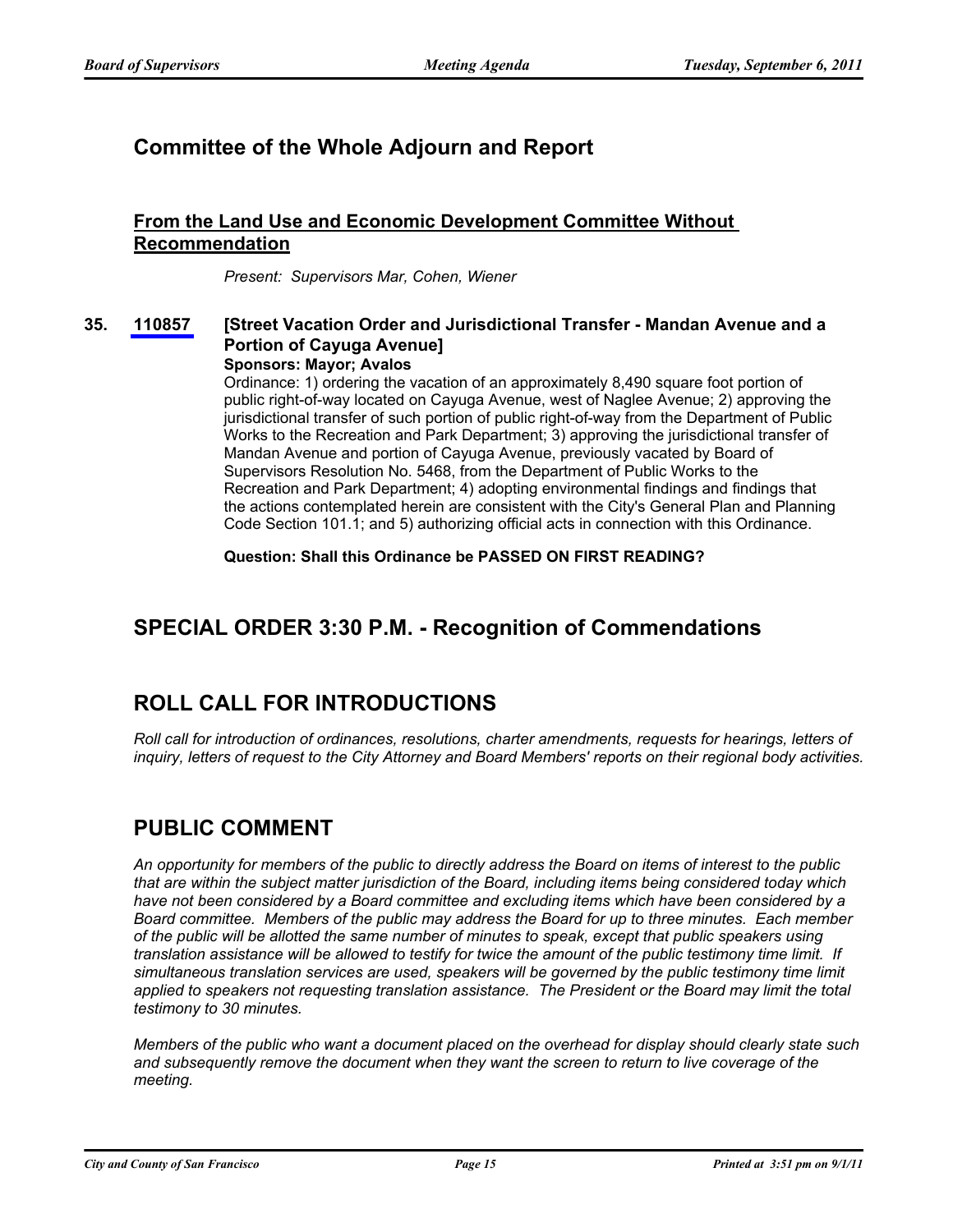# **FOR ADOPTION WITHOUT COMMITTEE REFERENCE**

*These measures were introduced for adoption without committee reference. A unanimous vote is required for adoption of these resolutions today. Any Supervisor may require any resolution to go to committee.*

*Questions on the For Adoption Without Committee Reference Agenda are on for adoption, or approved, as indicated.*

### **Items 36 through 40**

**[Urging the Suspension of or Termination of Agreements with Immigration and Customs Enforcement on the Police/ICE Collaboration Program Known as "Secure Communities" and Supporting AB 1081] 36. [110894](http://www.sfbos.org/ftp/uploadedfiles/bdsupvrs/bosagendas/materials/bag090611_110894.pdf) Sponsors: Mirkarimi; Campos, Mar, Chiu and Avalos**

> Resolution urging Governor Jerry Brown and Attorney General Kamala Harris to join the Governors of Illinois, Massachusetts, and New York in suspending or terminating agreements with Immigration and Customs Enforcement (ICE) on the Police/ICE collaboration program known as "Secure Communities" and to support Assembly Bill 1081, the TRUST Act - state legislation that would permit localities to opt out of the program.

07/26/2011; REFERRED FOR ADOPTION WITHOUT COMMITTEE REFERENCE AGENDA AT THE NEXT BOARD MEETING.

08/02/2011; CONTINUED.

#### **Question: Shall this Resolution be ADOPTED?**

**37. [110893](http://www.sfbos.org/ftp/uploadedfiles/bdsupvrs/bosagendas/materials/bag090611_110893.pdf) [KALW Day - September 8, 2011]**

#### **Sponsor: Mar**

Resolution honoring KALW and proclaiming September 8, 2011, as "KALW Day" in the City and County of San Francisco.

07/26/2011; REFERRED FOR ADOPTION WITHOUT COMMITTEE REFERENCE AGENDA AT THE NEXT BOARD MEETING.

**Question: Shall this Resolution be ADOPTED?**

### **38. [110922](http://www.sfbos.org/ftp/uploadedfiles/bdsupvrs/bosagendas/materials/bag090611_110922.pdf) [Lost Landmark Plaques for Uptown Tenderloin Historic District] Sponsor: Kim**

Resolution authorizing the placement of sidewalk plaques in front of nine locations in the Tenderloin neighborhood in accordance with Public Works Code Sections 789 et seq., the Commemorative Street Plaque Ordinance.

08/02/2011; REFERRED FOR ADOPTION WITHOUT COMMITTEE REFERENCE AGENDA AT THE NEXT BOARD MEETING.

#### **Question: Shall this Resolution be ADOPTED?**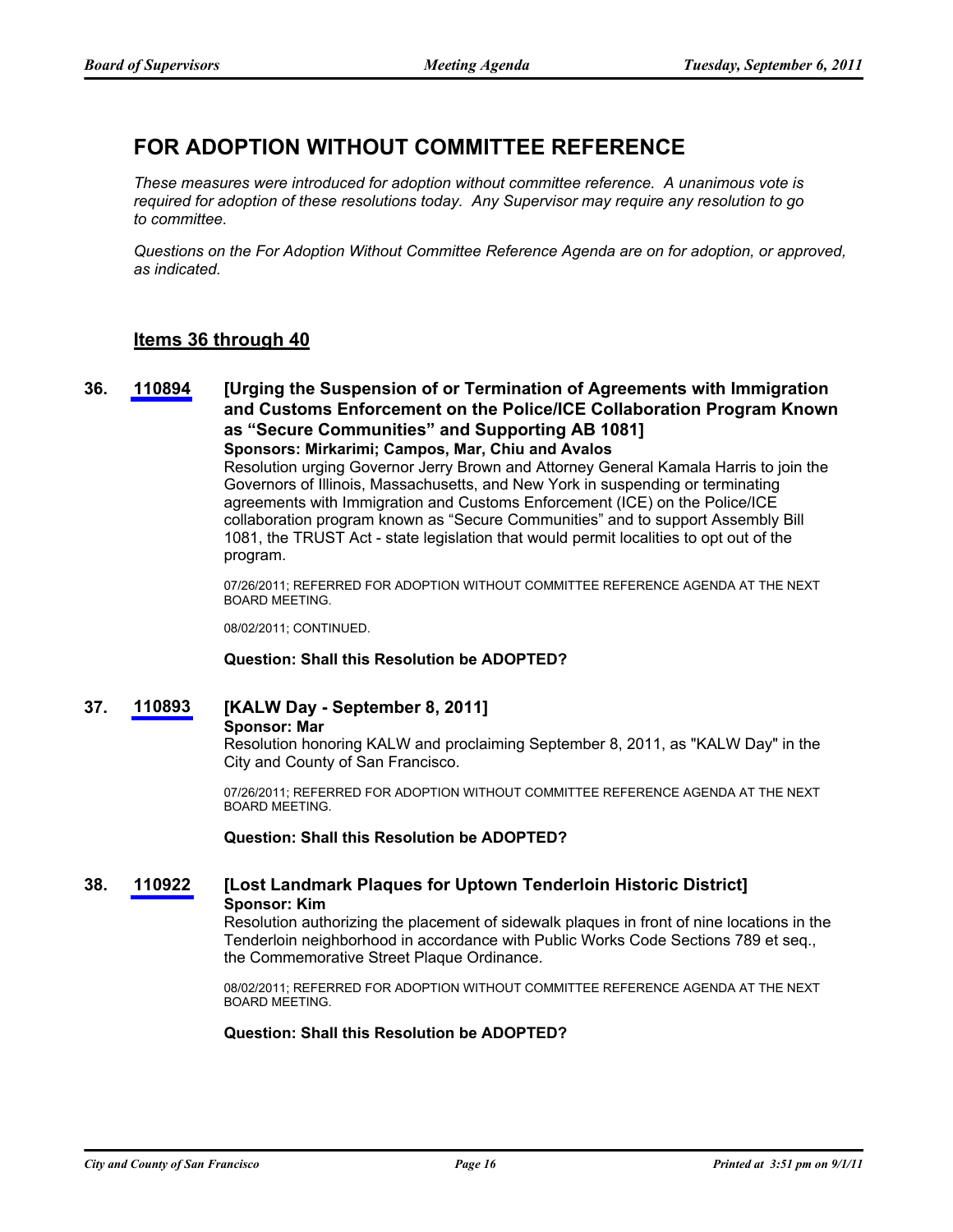#### **39. [110923](http://www.sfbos.org/ftp/uploadedfiles/bdsupvrs/bosagendas/materials/bag090611_110923.pdf) [Accept and Expend Grant - National Night Out - \$3,000] Sponsor: Mayor**

Resolution authorizing the San Francisco Police Department to retroactively accept and expend a grant from the Target Corporation in the amount of \$3,000 to purchase supplies and handouts for National Night Out community events on August 2, 2011.

08/02/2011; REFERRED FOR ADOPTION WITHOUT COMMITTEE REFERENCE AGENDA AT THE NEXT BOARD MEETING.

**Question: Shall this Resolution be ADOPTED?**

### **40. [110925](http://www.sfbos.org/ftp/uploadedfiles/bdsupvrs/bosagendas/materials/bag090611_110925.pdf) [Approval of a 30 Day Extension for Planning Commission Review] Sponsor: Mirkarimi**

Resolution extending by 30 days the prescribed time within which the Planning Commission may render its decision on a proposed Ordinance that would amend Sections 710, 730, 733A, 733A.1, 790.90, 790.91, and 790.102 of the Planning Code to: 1) increase the maximum use size for Small Self-Service Restaurants in Neighborhood Commercial Districts to that of the non-residential use size limit for the district and eliminate the limit on the number of seats; 2) increase the minimum size for Large Self-Service Restaurants in Neighborhood Commercial Districts to that of the non-residential use size limit for the district; 3) principally permit Small Self-Service Restaurants and Video Stores in Neighborhood Commercial Cluster (NC-1) and Neighborhood Commercial Transit Cluster (NCT-1) Districts; 4) conditionally permit Large Self- Service Restaurants in the Inner Sunset Neighborhood Commercial District; 5) require that mechanical noise and vibration from Self-Service Restaurants be confined to the premises; 6) remove the prohibition of on-site food preparation and cooking and reheating equipment in Retail Coffee Stores; and 7) making environmental findings and findings of consistence with the General Plan and priority policies of Planning Code Section 101.1.

08/02/2011; REFERRED FOR ADOPTION WITHOUT COMMITTEE REFERENCE AGENDA AT THE NEXT BOARD MEETING.

#### **Question: Shall this Resolution be ADOPTED?**

### **41. IMPERATIVE AGENDA**

*Resolution(s), if any, to be adopted within limits imposed by the Sunshine Ordinance and the Ralph M. Brown Act, introduced today, not on the printed agenda. For such resolutions to be considered, the Board must first adopt the Serious Injury Finding or the Purely Commendatory Finding and the Brown Act Finding. Each motion requires eight (8) votes or a unanimous six (6) or seven (7). A unanimous vote is required for the resolution(s).*

#### *[Serious Injury Finding]*

*Motion that the Board find that for the resolution(s) being considered at this time "the need to take action is so imperative as to threaten serious injury to the public interest if action is deferred to a later meeting."*

#### *[Purely Commendatory Finding]*

*Motion that the Board find that the resolution(s) being considered at this time are purely commendatory.*

#### *[Brown Act Finding]*

*Motion that the Board find by roll call vote that, for the resolution(s) being considered at this time, there is a need to take immediate action. The need to take action came to the attention of the City and County of San Francisco after the agenda was posted.*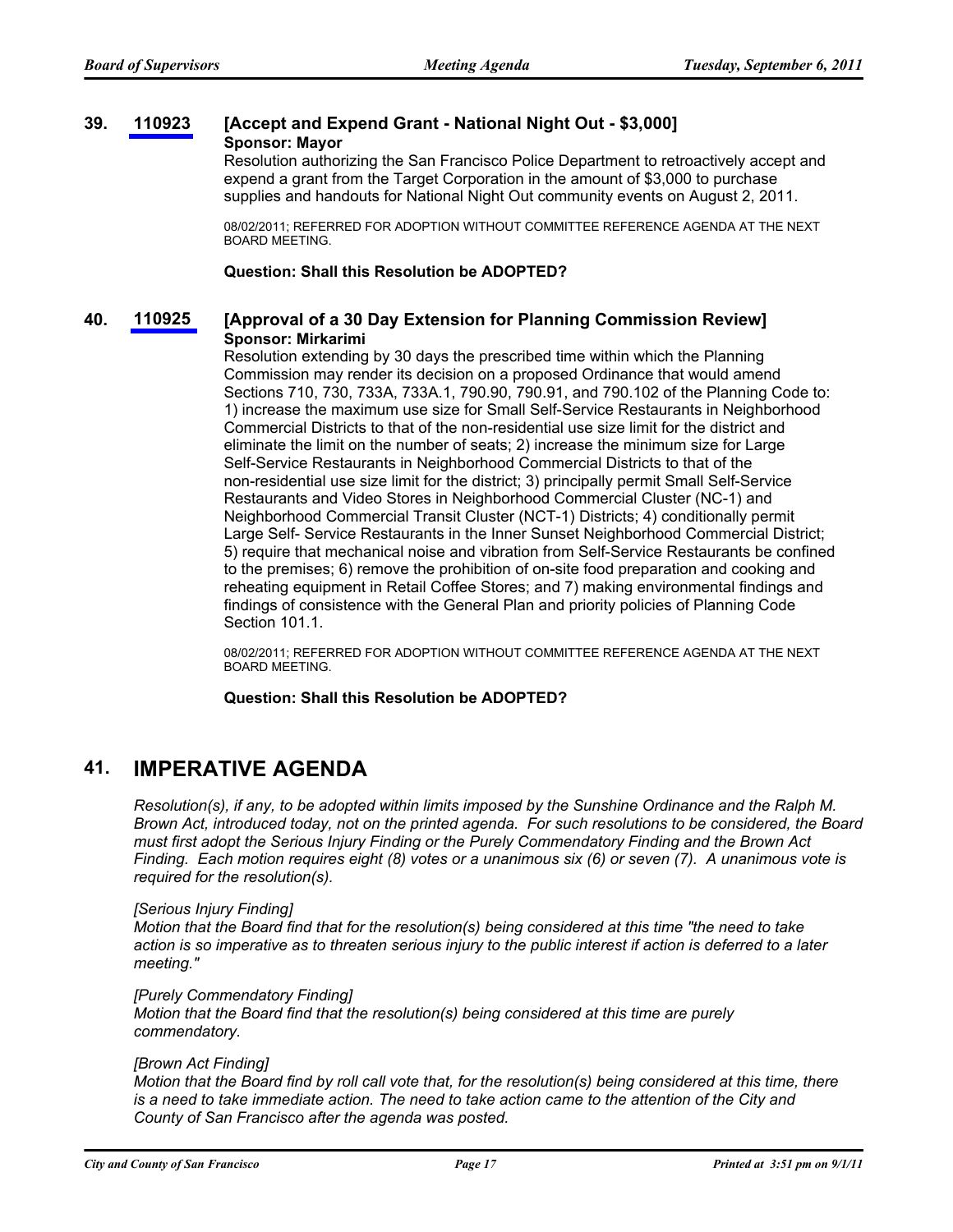# **LEGISLATION INTRODUCED AT ROLL CALL**

# **PROPOSED ORDINANCES**

*Proposed ordinances received from July 26, 2011, to August 29, 2011, for reference by President to appropriate committee on September 6, 2011.*

### **110139 [Settlement of Lawsuit - Loren Miller Homes - \$317,500]**

Ordinance authorizing settlement of the lawsuit filed by Loren Miller Homes, a California corporation, against the City and County of San Francisco for \$317,500; the lawsuit was filed on July 22, 2010, in San Francisco Superior Court, Case No. CGC-10-501831; entitled Loren Miller Homes v. City and County of San Francisco, et al. (City Attorney)

07/25/2011; RECEIVED AND ASSIGNED to the Rules Committee.

### **110903 [Administrative Code - Nonprofit Annual Income Statement]**

Ordinance amending the San Francisco Administrative Code Section 10.1 to allow Nonprofits receiving City funding to provide and update information directly to City Departments as an alternative to filing annual income statements with the City Administrator. (City Administrator)

08/11/2011; ASSIGNED UNDER 30 DAY RULE to the Budget and Finance Committee.

#### **[Administrative Code - References to the Bureaus of Architecture, Engineering, and Construction Management] 110904**

Ordinance amending the San Francisco Administrative Code Section 2A.190 to deem each reference to the "Bureau of Architecture," "Bureau of Engineering," and "Bureau of Construction Management" in the San Francisco Municipal Code to be a reference to the "Department of Public Works." (Public Works Department)

08/12/2011; ASSIGNED UNDER 30 DAY RULE to the Rules Committee.

#### **110954 [Settlement of Lawsuit - Julio Calero - \$75,000]**

Ordinance authorizing settlement of the lawsuits filed by Julio Calero against the City and County of San Francisco for \$75,000; the lawsuits were filed on September 18, 2009, and March 19, 2010, in San Francisco Superior Court, Case Nos. CGC-08-479969 and CGC-10-497921; entitled Julio Calero, et al. v. City and County of San Francisco, et al. and Julio Calero, et al. v. Colin Construction Company, et al. (City Attorney)

08/19/2011; RECEIVED AND ASSIGNED to the Rules Committee.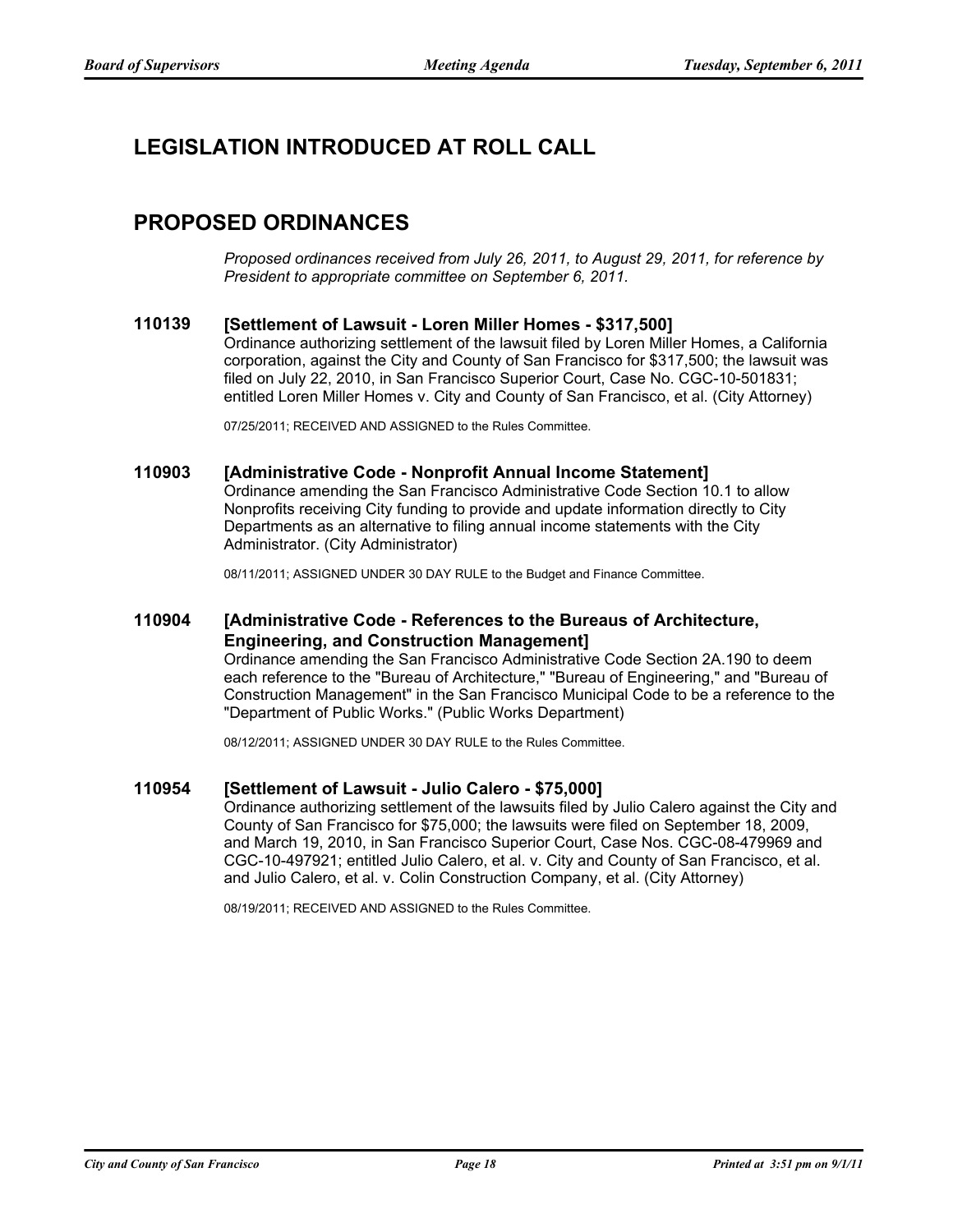#### **[Settlement of Lawsuits - Mitchell Engineering; Authorization of Bonds and Appropriation of Funds - Not to Exceed \$15,750,000] 110955**

Ordinance: 1) authorizing settlement of all claims arising out of nine lawsuits involving Mitchell Engineering and the City and County of San Francisco; 2) declaring the intent of the San Francisco Public Utilities Commission to reimburse certain expenditures for settlement costs from proceeds of future bonded indebtedness for purposes of complying with Section 147(f) of the Internal Revenue Code of 1986, as amended; 3) authorizing the issuance of Settlement Bonds in connection therewith, as well as the associated financing cost to issue; 4) appropriating \$15,750,000, including insurance proceeds in the total amount of \$750,000, project construction funds in the total amount of \$920,207, and proceeds of Settlement Bonds in the amount of \$14,079,793; and 5) authorizing the use of substitute fund balance as a source in lieu of Settlement Bonds if available.

08/26/2011; RECEIVED AND ASSIGNED to the Rules Committee.

# **PROPOSED RESOLUTIONS**

*Proposed resolutions received from July 26, 2011, to August 29, 2011, for reference by President to appropriate committee on September 6, 2011.*

**110933 [Contract Amendment - Western States Oil - Not to Exceed \$75,580,000]** Resolution approving the Fifth Amendment to the Agreement between the City and Western States Oil increasing the total not-to-exceed amount of the contract from \$50,500,000 to \$75,580,000 pursuant to Charter Section 9.118(b). (Office of Contract Administration)

08/22/2011; RECEIVED AND ASSIGNED to the Budget and Finance Committee.

#### **110956 [Settlement of Claim - Ernst & Young, LLP - \$158,646.36]**

Resolution approving the settlement of the unlitigated claim filed by Ernst & Young, LLP, against the City and County of San Francisco for refund of payroll taxes for the 2009 tax year in the amount of \$158,646.36; claim was filed on February 25, 2011. (City Attorney)

08/19/2011; RECEIVED AND ASSIGNED to the Rules Committee.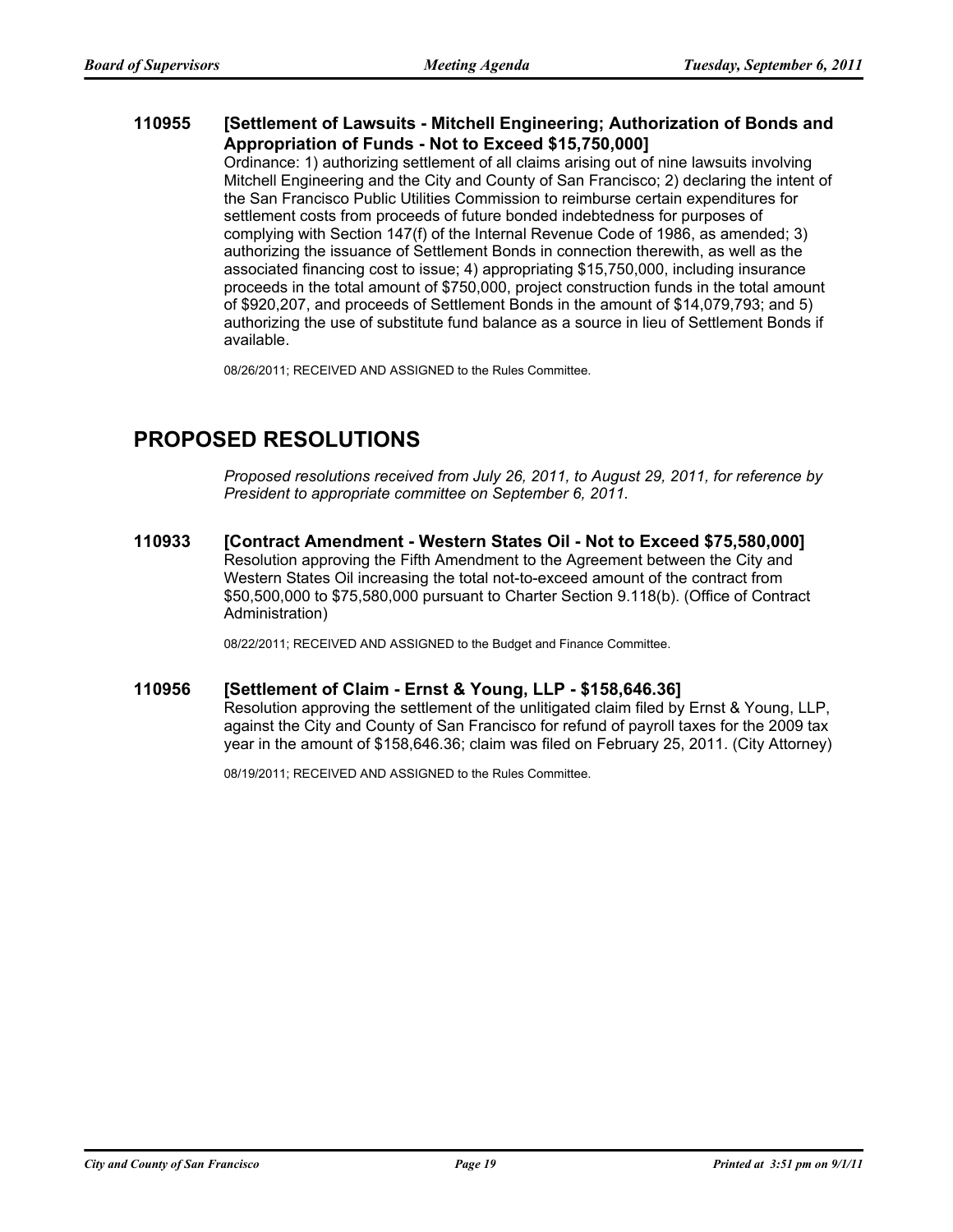#### **[110949](http://www.sfbos.org/ftp/uploadedfiles/bdsupvrs/communications/2011/110949.pdf) [Petitions and Communications]**

Petitions and Communications received from July 26, 2011, through August 29, 2011, for reference by the President to Committee considering related matters, or to be ordered filed by the Clerk on September 6, 2011.

Personal information that is provided in communications to the Board of Supervisors is subject to disclosure under the California Public Records Act and the San Francisco Sunshine Ordinance. Personal information provided will not be redacted.

\*From concerned citizens, regarding saving the Sharp Park Wetlands. 30 letters (1)

\*From concerned citizens, submitting support for the Commission on Animal Control and Welfare's humane pet acquisition proposal in defense of animals. 80 letters (2)

From concerned citizens, urging the Board to end the sidewalk Sit-Lie Ordinance. 18 letters (3)

From Mary Miles, regarding proposed changes to the War Memorial Building. File No. 110750 (4)

From Peter Warfield, regarding the FY2011-2012 Public Library budget. (5)

From Office of the Clerk of the Board, submitting notice that the Office of the Clerk of the Board did not receive any Watch Law requests during FY2010-2011. Copy: Each Supervisor (6)

From Department of Elections, submitting copy of letter sent to the proponent of the "Parkmerced Special Use District" Initiative Petition, certifying that the petition contained an insufficient number of valid signatures to qualify for the November 8, 2011 Municipal Election. File No. 110301, Copy: Each Supervisor, Each Legislative Aide (7)

From Clerk of the Board, the following individuals have submitted a Form 700 Statement: (8)

Joseph Smooke, Legislative Aide - Leaving Nickolas Pagoulators, Legislative Aide - Assuming Andrea Bruss, Legislative Aide - Assuming

From Department of Public Works, submitting the FY2010-2011 Adopt-A-Tree Annual Report. Copy: Each Supervisor (9)

From Office of the Controller, submitting the Fox Rent-A-Car Audit Report for the period covering January 1, 2007 through December 31, 2009. (10)

From Department of Public Health, submitting the Laguna Honda Hospital and Rehabilitation Center's Compliance Quarterly Report, regarding the reversal of the admission policy priorities that took place February 22, 2005. Copy: Each Supervisor, GAO Committee Clerk (11)

From Department of Elections, submitting notice that beginning August 1, 2011,the Ballot Simplification Committee will conduct public meetings to prepare an impartial summary for each local ballot measure for publication in the San Francisco Voter Information Pamphlet for the upcoming November 8, 2011, Municipal Election. Copy: Each Supervisor (12)

From Department of Elections, regarding the disclaimer requirements for local ballot measures for the upcoming November 8, 2011, Municipal Election. Copy: Each Supervisor (13)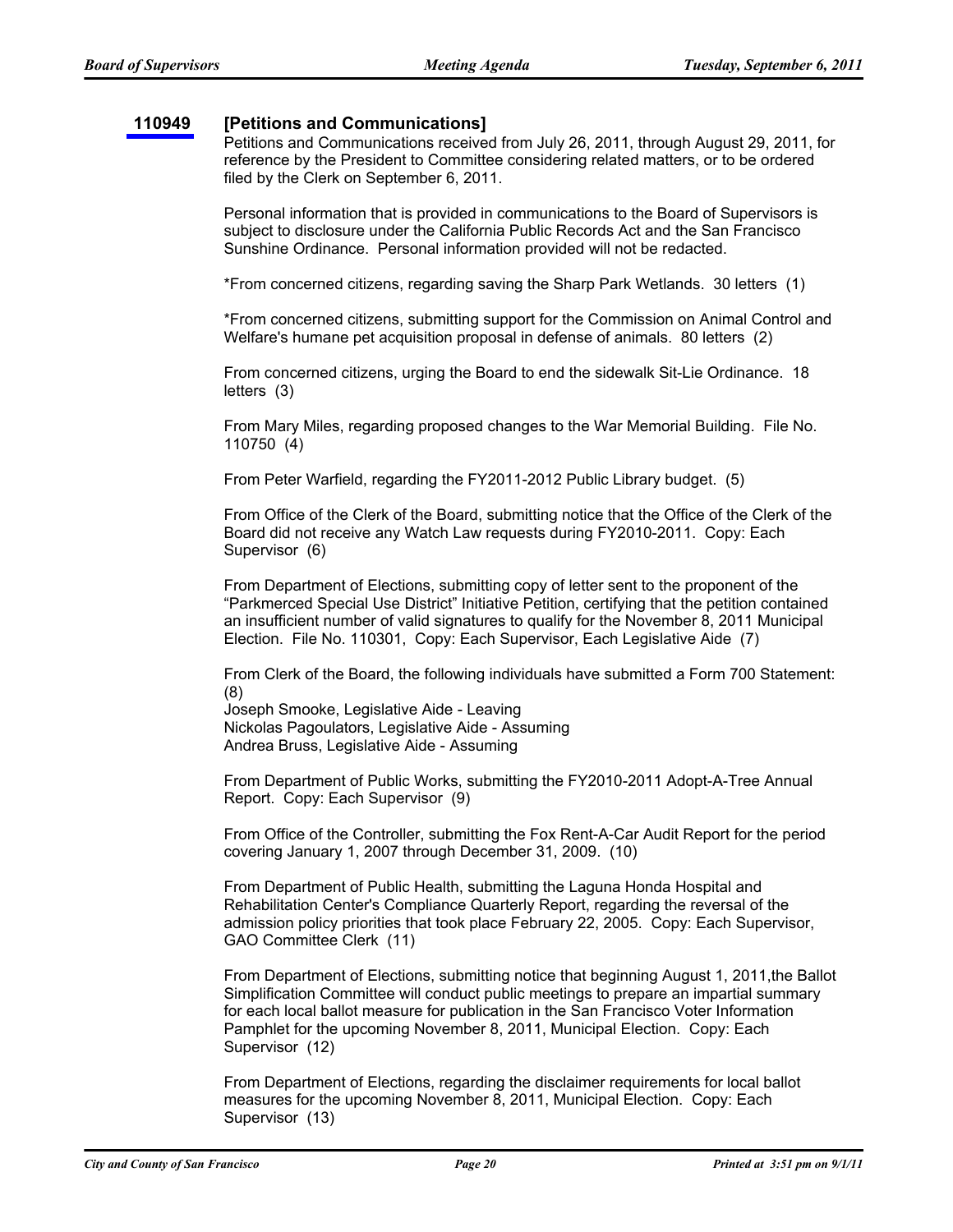From T Mobile, submitting notification of three cellular antennas to be installed at 3000 Moraga Street. (14)

From Brigit Barnes & Associates, Inc., responding to frequently asked questions about the Ostrom Road Landfill Agreement. (15)

From Municipal Transportation Agency (MTA), submitting report summarizing the space that will be vacated and released by MTA, when the Transit Management Center opens in mid FY2012-2013. File No. 110538, Copy: Each Supervisor, Budget and Finance Committee Clerk (16)

From concerned citizens, regarding proposed legislation that creates a Limited Live Performance Permit for indoor locales whose primary function is not presentation of live performances, said permit to include noise and hours restrictions but not necessarily security plan requirements. File No. 110506, 14 letters (17)

From Department of the Environment, submitting resolution regarding the Department of Public Works Tree Transfer Maintenance Plan. (18)

From State Department of Social Services, regarding funding county fraud prevention proposals related to the FY2011-2012 In-Home Supportive Services Program. Copy: Each Supervisor (19)

From Sanger & Olson Law Corporation, submitting request for continuance of appeal for property located at 1171 Sansome Street. File No. 110835, Copy: Each Supervisor (20)

From Recreation and Park Department/Public Utilities Commission, regarding the long-term plans for Camp Mather. (21)

From Human Services Agency, submitting the FY2010-2011 Fourth Quarter Human Services Care Fund Report. Copy: Each Supervisor (22)

From Department of Public Works, submitting the FY2010-2011 Fourth Quarter Adopt-A-Tree Account Report. Copy: Each Supervisor (23)

From State Fish and Game Commission, submitting notice of proposed changes in regulations relating to the acceptable forms of identification: wildlife area passes and annual fee adjustments for sport and commercial fishing. Copy: Each Supervisor (24)

From State Public Utilities Commission, submitting notice that PG&E has filed an application to recover the costs associated with the agreement with Lawrence Livermore National Laboratory for 21st Century Energy. Copy: Each Supervisor (25)

From Linda Chapman, regarding the liquor license transfer for property located at 1423 Polk Street. File No. 110544 (26)

From Third and Le Conte Associates, regarding the1075 Le Conte Street proposed affordable housing project. (27)

From John Sanger, regarding appeal of a Tentative Parcel Map for property located at 1171 Sansome Street. File No. 110835 (28)

From Tom Alderman, regarding bicyclists on the pedestrian sidewalks in the Broadway tunnel. Copy: Each Supervisor (29)

From Supervisors Kim, Mar and Mirkarimi, submitting letter withdrawing their support for the previously submitted "Fair Shelter" Initiative Measure for the November 8, 2011, Municipal Election. File No. 110776, Copy: Each Supervisor (30)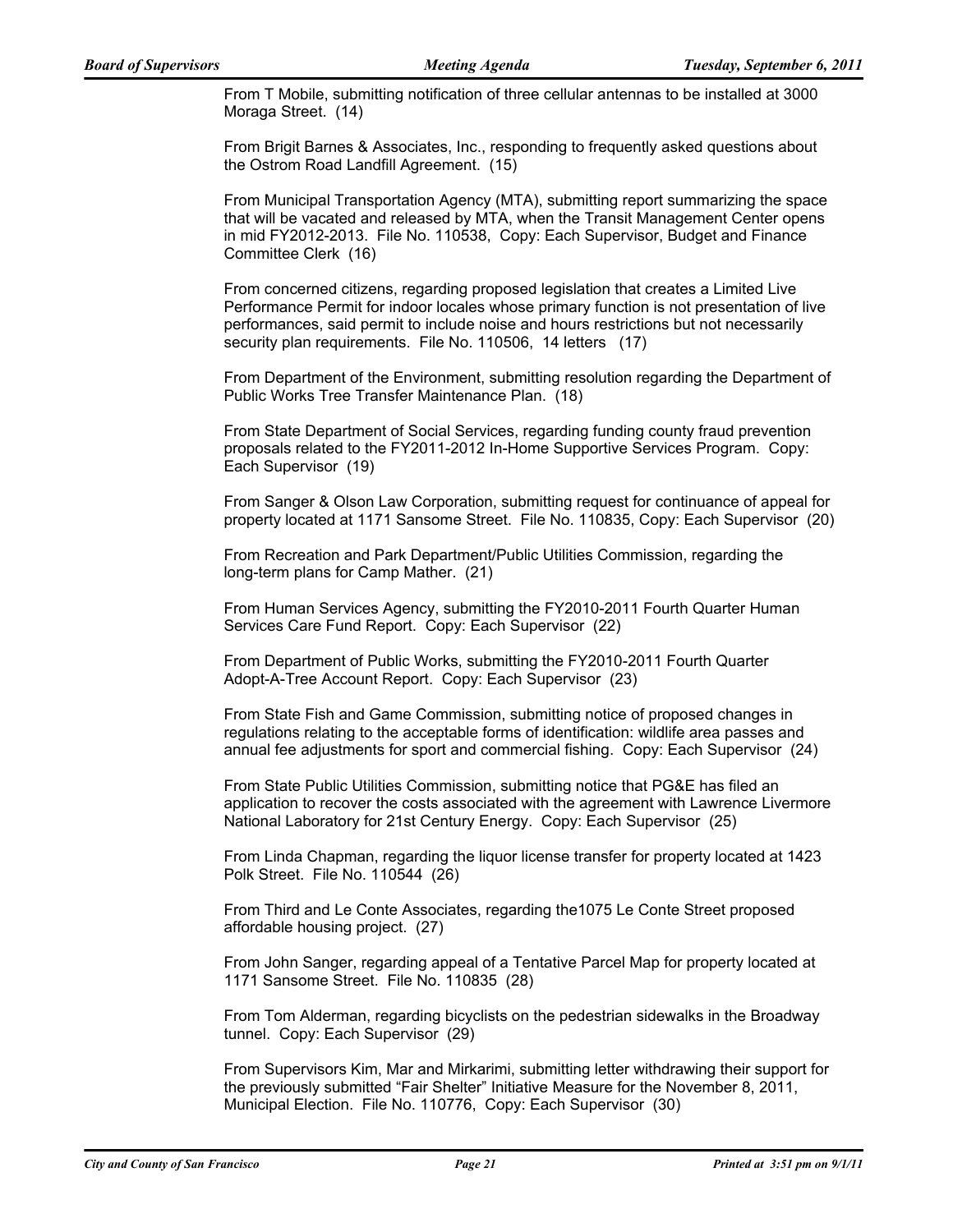From Supervisors Avalos, Campos, Mar and Mirkarimi, submitting letter withdrawing their support for the previously submitted "Parks for the Public" Initiative Measure currently scheduled for the November 8, 2011, Municipal Election. File No. 110775, Copy: Each Supervisor (31)

From Supervisors Avalos, Campos, Kim and Mar, submitting letter withdrawing their support for the previously submitted "Anti-Demolition" Initiative Measure currently scheduled for the November 8, 2011, Municipal Election. File No. 110777, Copy: Each Supervisor (32)

From concerned citizens, submitting opposition to the landfill agreement with Recology. File No. 101225, Copy: Each Supervisor, 2 letters (33)

From Lee Mentley, regarding elected officials in Washington D.C. (34)

From League of Pissed Off Voters, submitting support for the Health Care Security Ordinance amendment. (35)

From concerned citizens, submitting support for eliminating the \$2,000,000 in service fees charged to City College. 3 Letters (36)

From James Ludwig, submitting opposition to the Oak and Fell Streets proposed bike lane expansion. Copy: Each Supervisor (37)

From Neil Signo, regarding swimming pool safety. (38)

From Neil Signo, requesting the term "equivalent experience" is removed from City and County emergency services job announcements. (39)

From Eileen Boken, submitting opposition to proposed legislation that extends time to consider continuing redevelopment activities. File No. 110863 (40)

From concerned citizens, submitting support for the formation of the West Portal Community Benefit District. File No. 110772, 4 letters (41)

From Public Utilities Commission, submitting request for waiver of Administrative Code Chapter 12B to purchase gas through a government bulk purchasing agreement with the State Department of General Services. (42)

From Rita O'Flynn, regarding the Tenderloin Housing Clinic. (43)

From David Tornheim, urging the Board to request the Planning Department to discontinue the practice of preferential application of the Formula Retail Law that improperly favors bank chains. (44)

From Aaron Goodman, regarding the Parkmerced Project. (45)

From Lee Goodin, urging the City to require all bicycle riders over the age of 12 to pass a written test similar to that for motor vehicle drivers. (46)

From Ethics Commission, regarding funds in the Election Campaign Fund. Copy: Each Supervisor (47)

From Police Department, submitting request for waiver of Administrative Code Chapter 12B for law enforcement training courses at the Embassy Suites Hotel. (48)

From Office of the Controller, submitting the City's Commercial Paper Program Status Report. (49)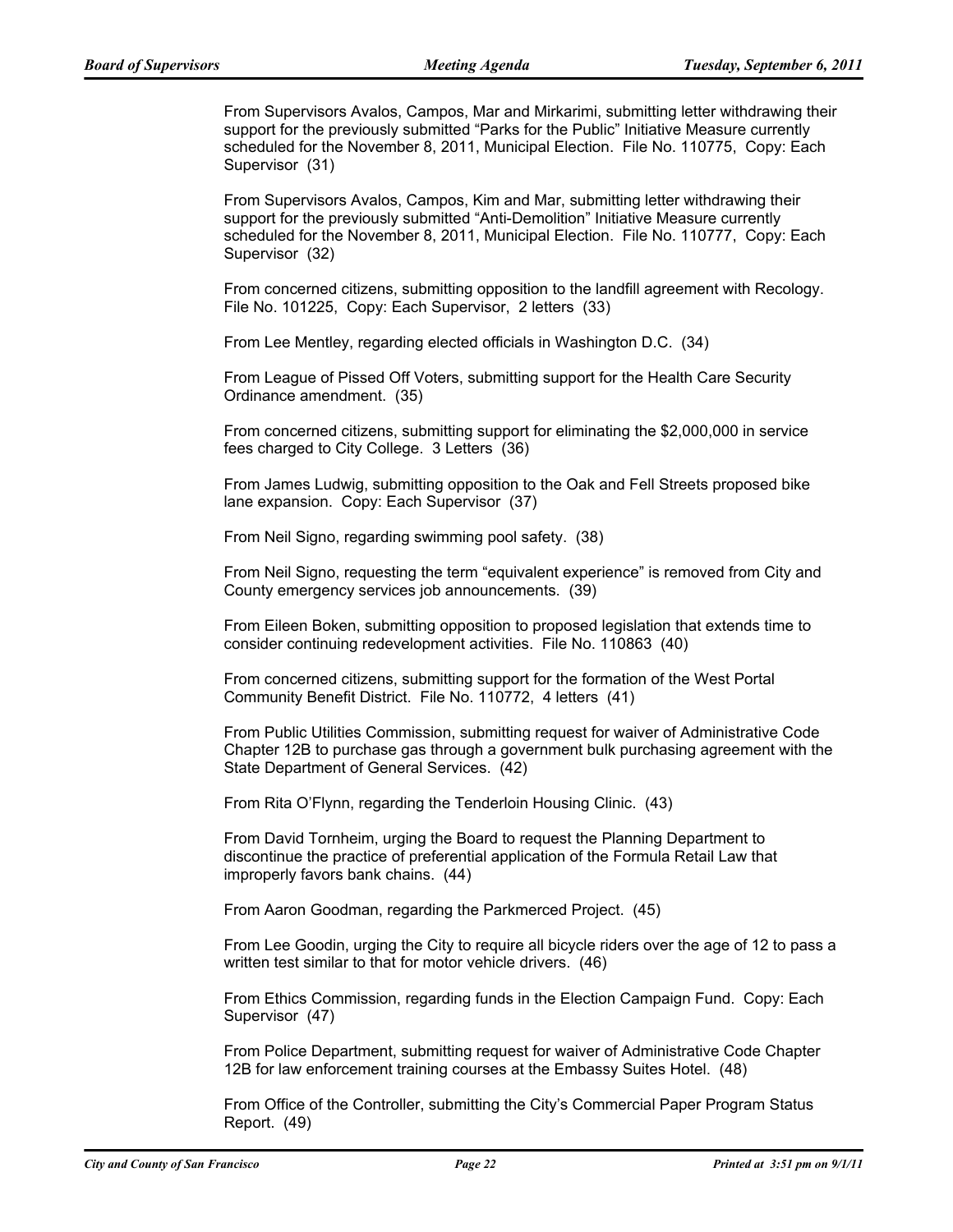From Office of the Mayor, submitting the following appointments. Copy: Rules Committee Clerk (50) Human Rights Commission Michael Pappas, term ending September 2, 2012 Sheryl Evans Davis, term ending August 14, 2014 Residential Rent Stabilization and Arbitration Board Shoba Dandillaya, term ending October 1, 2011

From Clerk of the Board, submitting copy of memorandum sent to the Board of Supervisors regarding the following appointments by the Mayor: (51) Human Rights Commission

 Michael Pappas, term ending September 2, 2012 Sheryl Evans Davis, term ending August 14, 2014 Residential Rent Stabilization and Arbitration Board Shoba Dandillaya, term ending October 1, 2011

From Office of the Controller, submitting an amendment to the Memorandum of Understanding with the Police Municipal Executives Association. File No. 110852, Copy: GAO Committee Clerk (52)

From Office of the Controller, submitting an amendment to the Memorandum of Understanding with the Fire Municipal Executives Association. File No. 110850, Copy: GAO Committee Clerk (53)

From Office of the Controller, submitting an amendment to the Memorandum of Understanding with the Firefighters Union Locals 798 and 799. File Nos. 110847, 110848, Copy: GAO Committee Clerk (54)

From Office of the Controller, submitting an amendment to the Memorandum of Understanding with the Police Officers Association. File Nos. 110849 and 110851, Copy: GAO Committee Clerk (55)

From Department of Public Health, submitting request for waiver of Administrative Code Chapter 12B for Sanofi Pasteur, Inc. (56)

From Patrick Monette-Shaw, regarding the Laguna Honda Hospital's gift fund. (57)

From Emil Lawrence, submitting his manifesto of San Francisco politics. (58)

From Department of Elections, submitting a follow-up notice that August 18, 2011, is the deadline for disclaimer requirements for local ballot measures. Copy: Each Supervisor (59)

From Mary De Voe, regarding abortion and pregnancy clinics. (60)

From Bridge Housing and Community Housing Partnership, regarding filing an application for State Multifamily Housing Program funds, in the amount \$10,000,000, for the Rene Cazenave Apartments. Copy: Each Supervisor (61)

From Film Commission, submitting the FY2010-2011 Annual Report. Copy: Each Supervisor (62)

From various City Departments, confirming that the funding provided in the budget for FY2011-2012 as adopted by the Board of Supervisors is adequate for their department to meet service levels as proposed to the Board. (63) Airport Asian Art Museum Office of the Assessor-Recorder Board of Appeals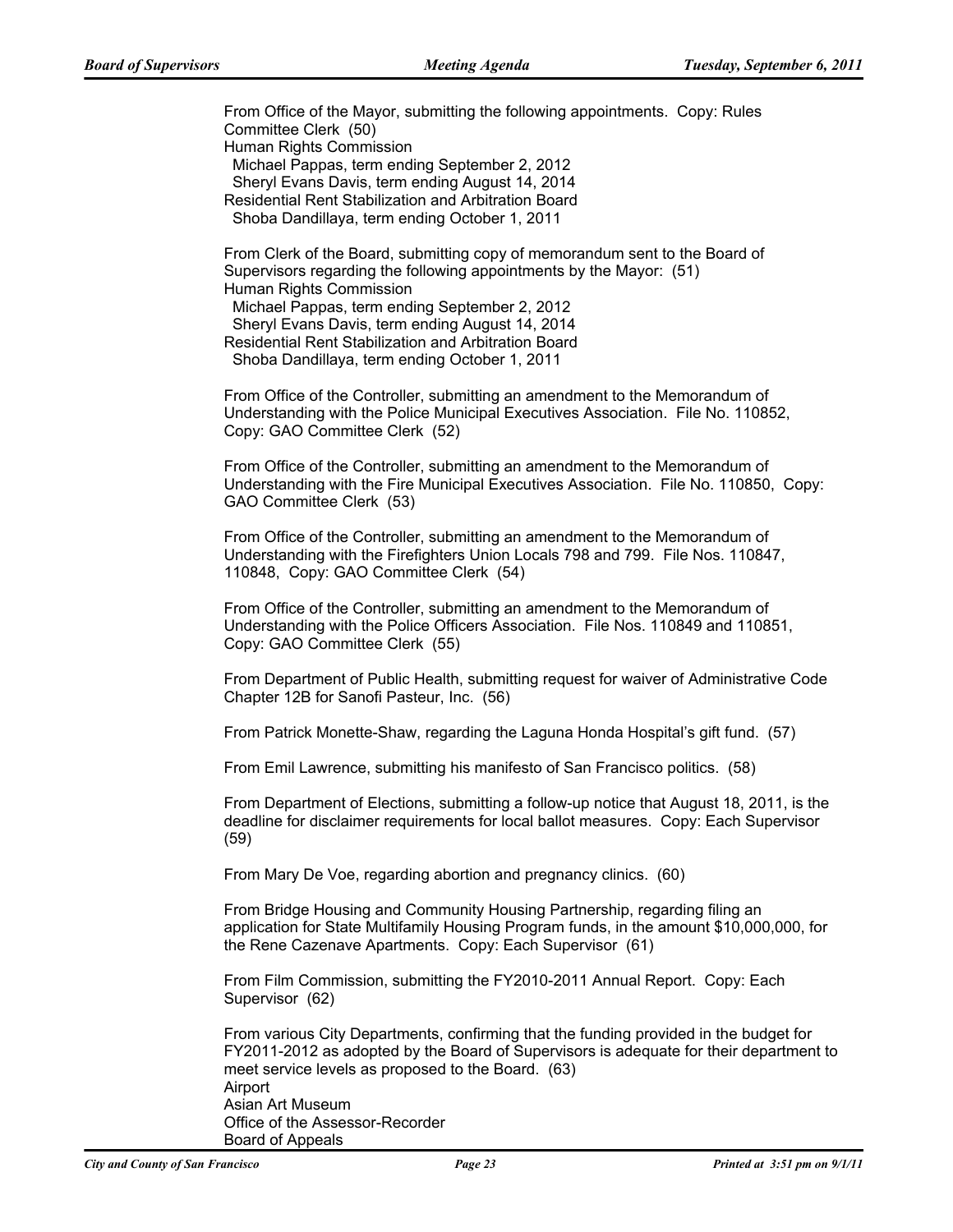Department of Building Inspection Office of the City Administrator Children and Families Commission Civil Service Commission Office of the Controller Office of the District Attorney Department of Elections Department of Emergency Management Employees' Retirement System Health Service System Juvenile Probation Department Law Library Mayor's Office of Housing Municipal Transportation Agency Planning Department Office of the Mayor Port Public Defender Department of Public Health Public Library Department of Public Works Recreation and Park Department Residential Rent Stabilization and Arbitration Board Department of Technology Office of the Treasurer & Tax Collector War Memorial and Performing Arts Center

From Office of the Sheriff, confirming that the funding provided in the budget for FY2011-2012 as adopted by the Board of Supervisors is adequate for their department to meet service levels as proposed to the Board with two exceptions: 1) an increase in jail population beyond projections due to State realignment as well as increased local bookings and other factors; and 2) possible reductions of two state grants, the Standards and Training for Corrections grant and the Peace Officer Standards and Training grant. (64)

From Department of Children, Youth and Their Families, confirming that the funding provided in the budget for FY2011-2012 as adopted by the Board of Supervisors is adequate for their department to meet service levels as proposed to the Board which, includes \$2.6 million in unappropriated Children's Fund revenue and anticipates requesting \$1.9 million to fund Early Childcare State cuts to minimize the loss of child care slots. (65)

From Department of Human Resources, submitting request for waiver of Administrative Code Chapters 12B and 12C for the Q-60 Police Lieutenants written examination at the South San Francisco Conference Center on November 8, 2011. (66)

From Abdalla Megahed, regarding the homeless in San Francisco. (67)

From Abdalla Megahed, regarding this summer's Women's World Cup at Civic Center. (68)

From concerned citizens, regarding Mayor Ed Lee's decision to run for Mayor. Copy: Each Supervisor, 2 letters (69)

\*From Office of Citizen Complaints, submitting the 2011 Second Quarter Statistical Report. Copy: Each Supervisor (70)

\*From Southeast Community Facility Commission, submitting the FY2010-2011 Annual Report and the Statement of Purpose Report. Copy: Each Supervisor (71)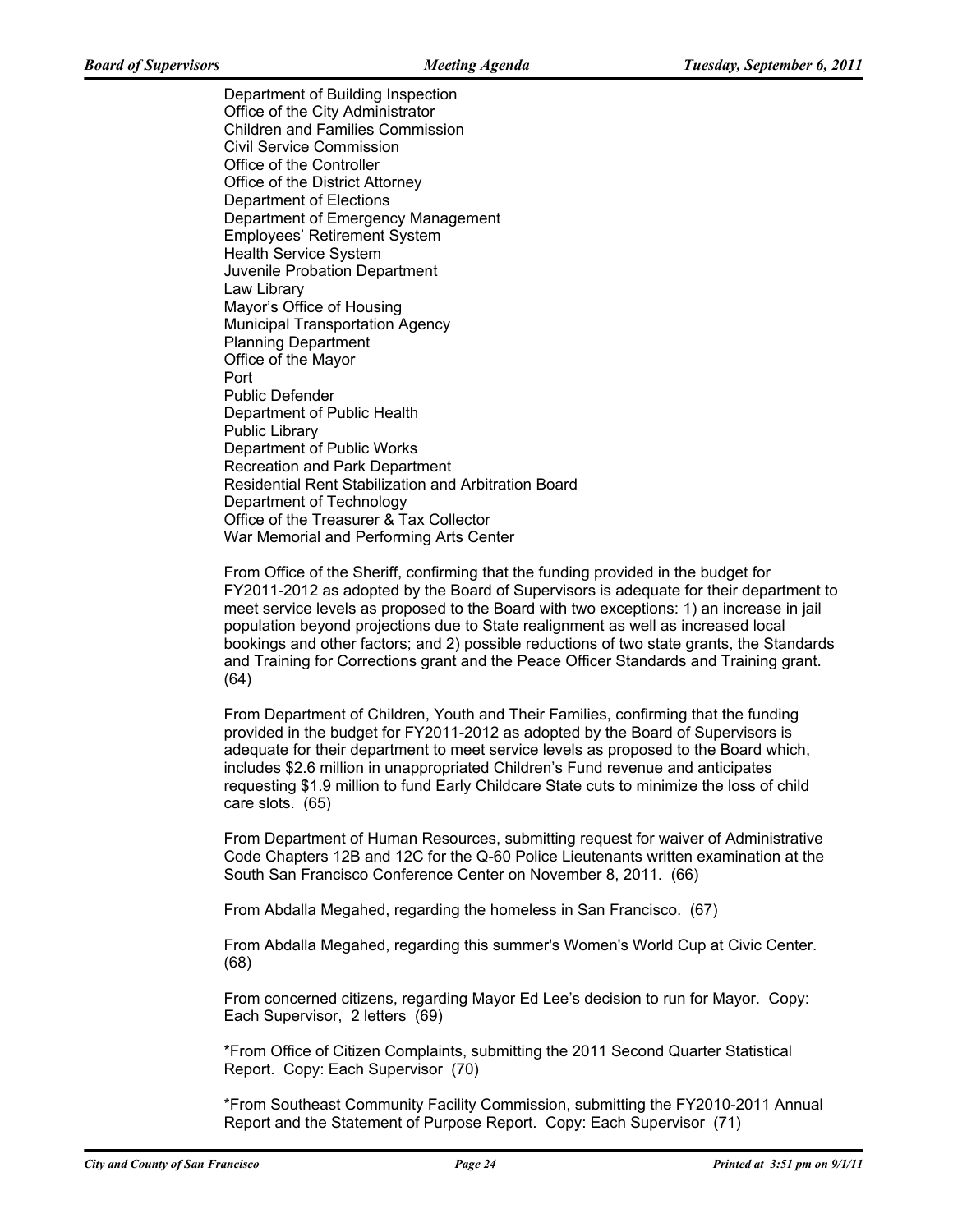From Office of the Treasurer/Tax Collector, submitting the Cash Shortage and Overage Fund Balance Report for the period of May 1, 2011, through July 31, 2011. Copy: Each Supervisor (72)

From Office of the Mayor, submitting the following appointments. Copy: Rules Committee Clerk (73) Residential Rent Stabilization and Arbitration Board Dave Crow, term ending June 5, 2015; Entertainment Commission Audrey Joseph, term ending July 1, 2015 Eric Tao, term ending July 1, 2015

From Clerk of the Board, submitting copy of memorandum sent to the Board of Supervisors regarding the following appointments by the Mayor: (74) Residential Rent Stabilization and Arbitration Board

Dave Crow, term ending June 5, 2015;

Entertainment Commission

Audrey Joseph, term ending July 1, 2015

Eric Tao, term ending July 1, 2015

From Office of the Controller, submitting the June 2011 Government Barometer Report. (75)

From Civil Service Commission, submitting response to the 2010-2011 Civil Grand Jury Report, "Hiring Practices of the City and County of San Francisco." File No. 110790, Copy: GAO Committee Clerk (76)

From Film Commission, submitting the FY2010-2011 Annual Report. Copy: Each Supervisor (77)

From Department of Public Works, submitting report on the use of funds appropriated from the Local Streets and Road Improvements, Congestion Relief, and Traffic Safety Account of 2006. (78)

From concerned citizens, concerning MUNI and the Central Subway Project. 4 letters (79)

From State Senator Mark Leno, thanking the Board for supporting Assembly Bill 889. File No. 110411, Copy: Each Supervisor (80)

\*From Port, submitting request for release of reserved funds for the Pier 27 Mixed Use Cruise Terminal Project. Copy: Budget and Finance Committee Clerk (81)

From Port, submitting the FY2010-2011 Contracting Activity Annual Report. Copy: Each Supervisor (82)

From Office of the Controller, submitting the Imperial Parking Audit Report for the period covering January 1, 2008, through December 31, 2010. (83)

From Office of the Controller, submitting the June 2011 Economic Barometer Report. (84)

From Airport, submitting the Capital Improvement Project Expenditures Report for the three-year period beginning FY2008-2009 and ending FY2010-2011. Copy: Each Supervisor (85)

From Office of the Mayor, submitting response to the 2010-2011 Civil Grand Jury Report, "Hiring Practices of the City and County of San Francisco." File No. 110790, Copy: GAO Committee Clerk (86)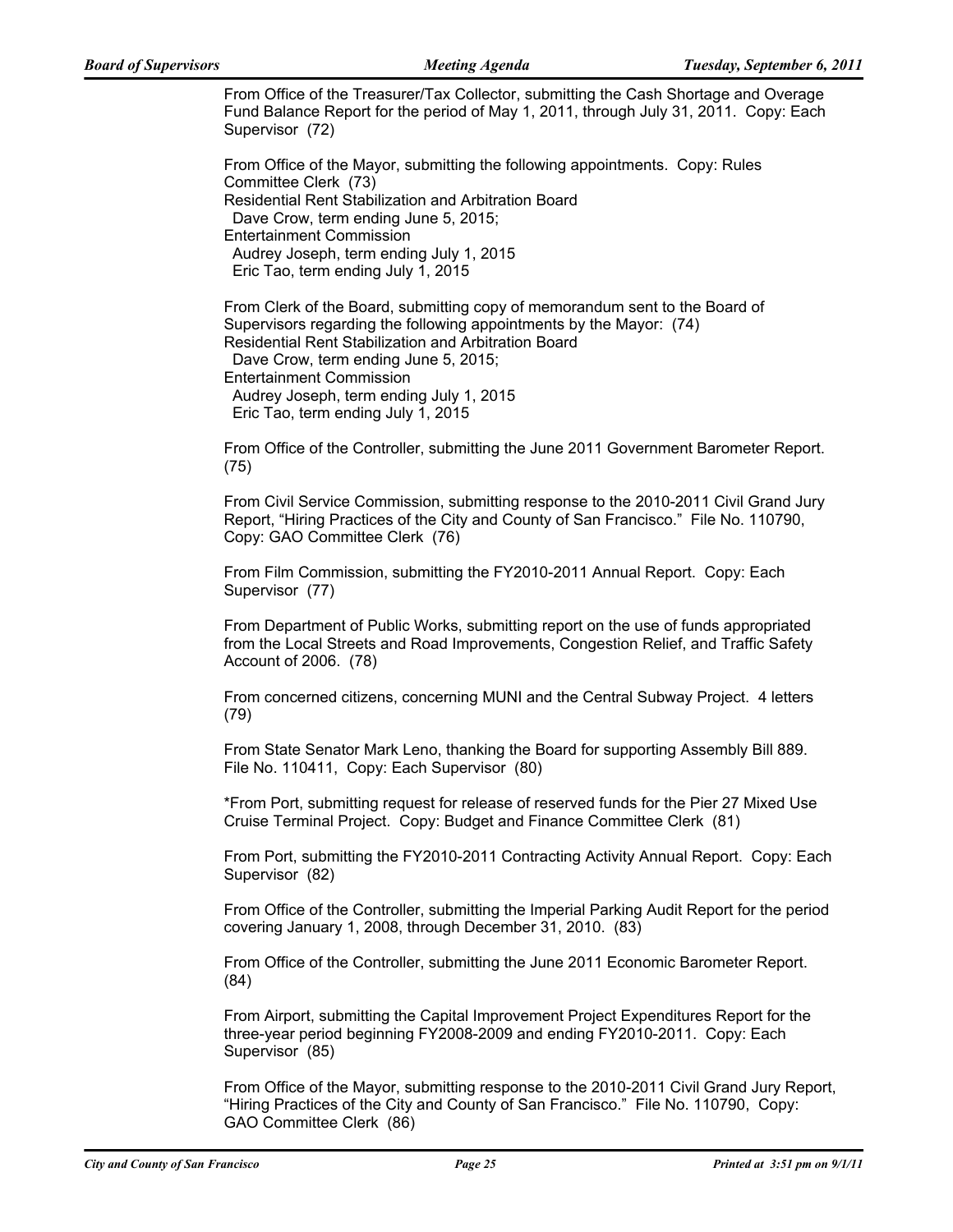From Office of the Mayor, submitting response to the 2010-2011 Civil Grand Jury Report, "San Francisco's Ethics Commission: The Sleeping Watchdog." File No. 110792, Copy: GAO Committee Clerk (87)

From Office of the Mayor, Office of Economic and Workforce Development, Department of Public Health, Office of Labor Standards Enforcement and the Redevelopment Agency, jointly submitting a response to the 2010-2011 Civil Grand Jury Report, "Hunters Point Shipyard: A Shifting Landscape." File No. 110796, Copy: GAO Committee Clerk (88)

From concerned citizens, regarding BARTs decision to temporarily cut wireless service in select BART stations on August 11, 2011 in light of a protest. 3 letters (89)

From Law Offices of Stephen Williams, submitting notice of intent to commence an action for Writ of Mandate to review, overturn, set aside, void and annul the Determination of Categorical Exemption from Environmental Review and associated decisions regarding project at 795 Foerster Street and 203, 207 and 213 Los Palmos Drive. File No. 110041, Copy: Each Supervisor, City Attorney (90

From Law Offices of Kathryn Devincenzi, submitting notice that a lawsuit has been filed in San Francisco Superior Court concerning the City's failure to comply with the requirements of the California Environmental Quality Act, in certifying a Final Environmental Impact Report for the 2004 and 2009 Housing Elements; and approving the 2009 Housing Element of the City's General Plan. File Nos. 110397, 110452, Copy: Each Supervisor, City Attorney (91)

From Police Department, regarding the tragic shuttle bus crash at Octavia and Oak Streets on Thursday, July 14, 2011. (92)

From Clerk of the Board, the following departments have submitted their reports regarding Sole Source Contracts for FY2010-2011: (93) Arts Commission Department of Human Resources

From Department of Technology, submitting notice that PDF editing software is available for City-wide staff use. (94)

From Office of the Treasurer and Tax Collector, submitting the July 2011 Investment Report. (95)

From Municipal Transportation Agency, submitting an overview of San Francisco's efforts to launch a bicycle sharing project. (96)

From Department of Public Works, submitting the FY2010-2011 Street and Sidewalk Maintenance Standards Annual Report. (97)

From Law Office Paul Carroll, submitting notice that a lawsuit has been filed in San Francisco Superior Court concerning the City's failure to comply with the requirements of the California Environmental Quality Act in certifying an Environmental Impact Report for the North Beach Public Library and the Joe DiMaggio Playground Master Plan Project. File No. 110614, Copy: Each Supervisor, City Attorney (98)

From Planning Department, submitting the "25 Years Downtown Plan Monitoring Report 1985-209." Copy: Each Supervisor (99)

From Office of the District Attorney, submitting response to the 2010-2011 Civil Grand Jury Report, "Waiting for the District Attorney or City Attorney to inform the Ethics Commission that they are not going to pursue a case causes unnecessary delay." File No. 110792, Copy: GAO Committee Clerk (100)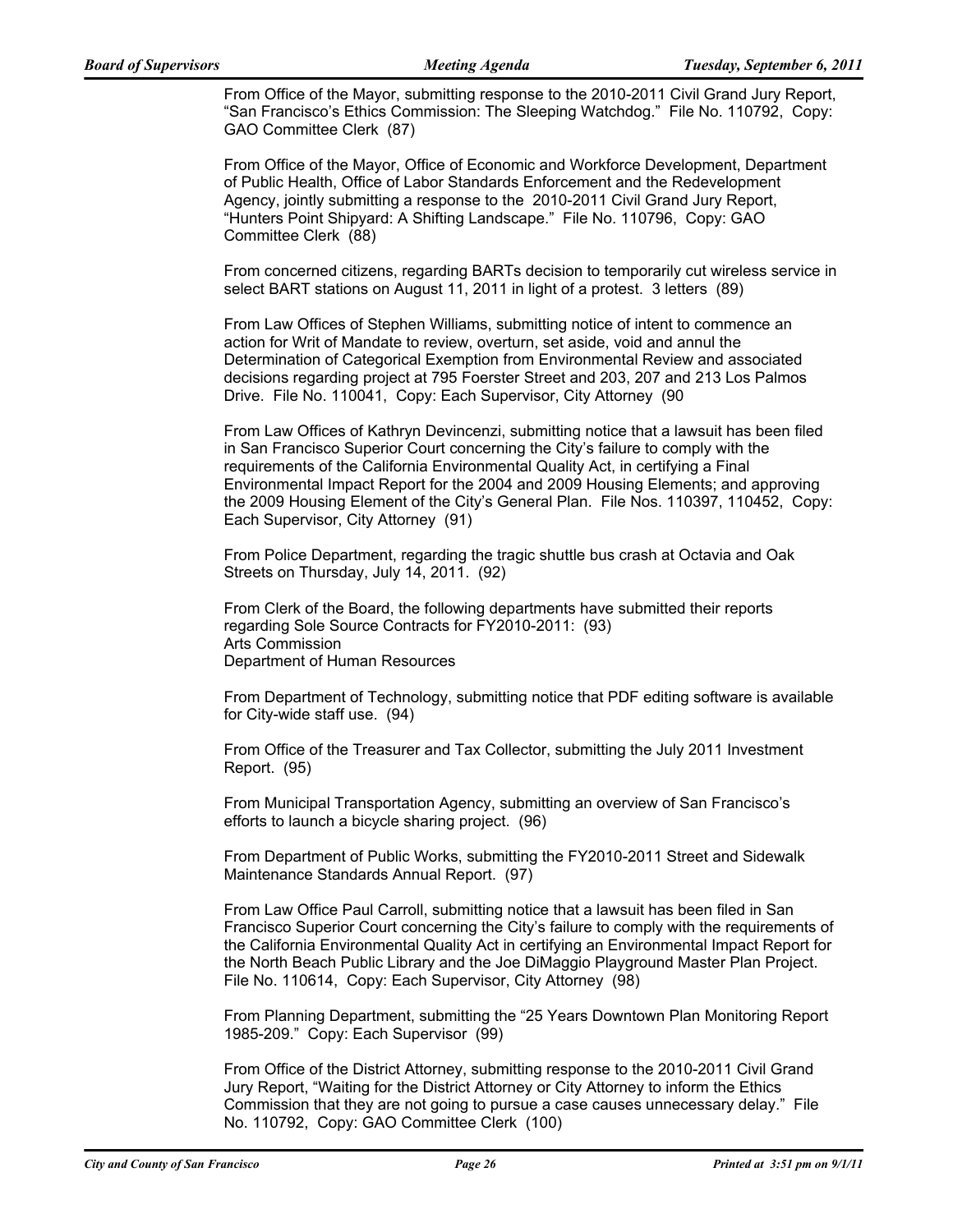From Juvenile Probation Department, regarding their kitchen storeroom that caught fire on August 16, 2011. Copy: Each Supervisor (101)

From State Senator Mark Leno, responding to inquiry of the tragic shuttle bus crash at Octavia and Oak Streets on Thursday, July 14, 2011. Copy: Each Supervisor (102)

From Sanger & Olson Law Corporation, regarding supplemental to appeal of property located at 1171 Sansome Street. File No. 110835, Copy: Each Supervisor, City Attorney (103)

From Office of the City Attorney, submitting the updated Political Activity Memorandum. Copy: Each Supervisor (104)

From Office of the Controller, submitting the Audit Report for Boudin Properties, Inc. (105)

From U. S. Department of the Interior, National Park Service, submitting notice that the deadline for public comment for the proposed implementation of a parking fee at West Crissy Field, in Presidio Area A, is September 23, 2011. Copy: Each Supervisor, 2 letters (106)

From Law Offices of Stephen Williams, regarding the proposed project at 800 Presidio Avenue. File No. 110675, Copy: Each Supervisor, City Attorney (107)

From Planning Department, regarding amendments to proposed legislation which would create the City Center Special Sign District. File No. 110448, Copy: Supervisor Farrell, Land Use Committee Clerk (108)

From State Department of Parks and Recreation, submitting notice that the State Historical Resources Commission will consider the nomination of Sinton House to the National Register of Historic Places. Copy: Each Supervisor (109)

From Office of the Controller, submitting the results of a follow-up review of recommendations made in a 2009 report of Port concessions. (110)

From Abdulla Alowdi, requesting help with finding a larger apartment in San Francisco. Copy: Supervisor Kim (111)

From Brigit Barnes & Associates, Inc., submitting notice that the Yuba Group Against Garbage intends to file a Verified Petition for Writ of Mandate under the California Environmental Quality Act with Superior Court, challenging the City's decision to award the contract for transport and disposal of City and County waste to the Ostrom Road Landfill, located in Yuba County. Copy: Each Supervisor, City Attorney (112)

From Department of Elections, submitting copy of letter sent to the proponent of the "Retirement Benefits for City Employees Initiative Petition" certifying that the petition did contain sufficient valid signatures to qualify for the November 8, 2011, Municipal Election. (113)

From State Department of Parks and Recreation, submitting notice that the State Historical Resources Commission will consider the nomination of the North Beach Branch Public Library to the National Register of Historic Places. Copy: Each Supervisor (114)

From Brandt-Hawley Law Group, submitting notice that a Petition for Writ of Mandamus has been filed in Superior Court concerning the City's failure to comply with the requirements of the California Environmental Quality Act in certifying an Environmental Impact Report for AT&T Network "Lightspeed" Upgrade. File No. 110344, Copy: Each Supervisor, City Attorney (115)